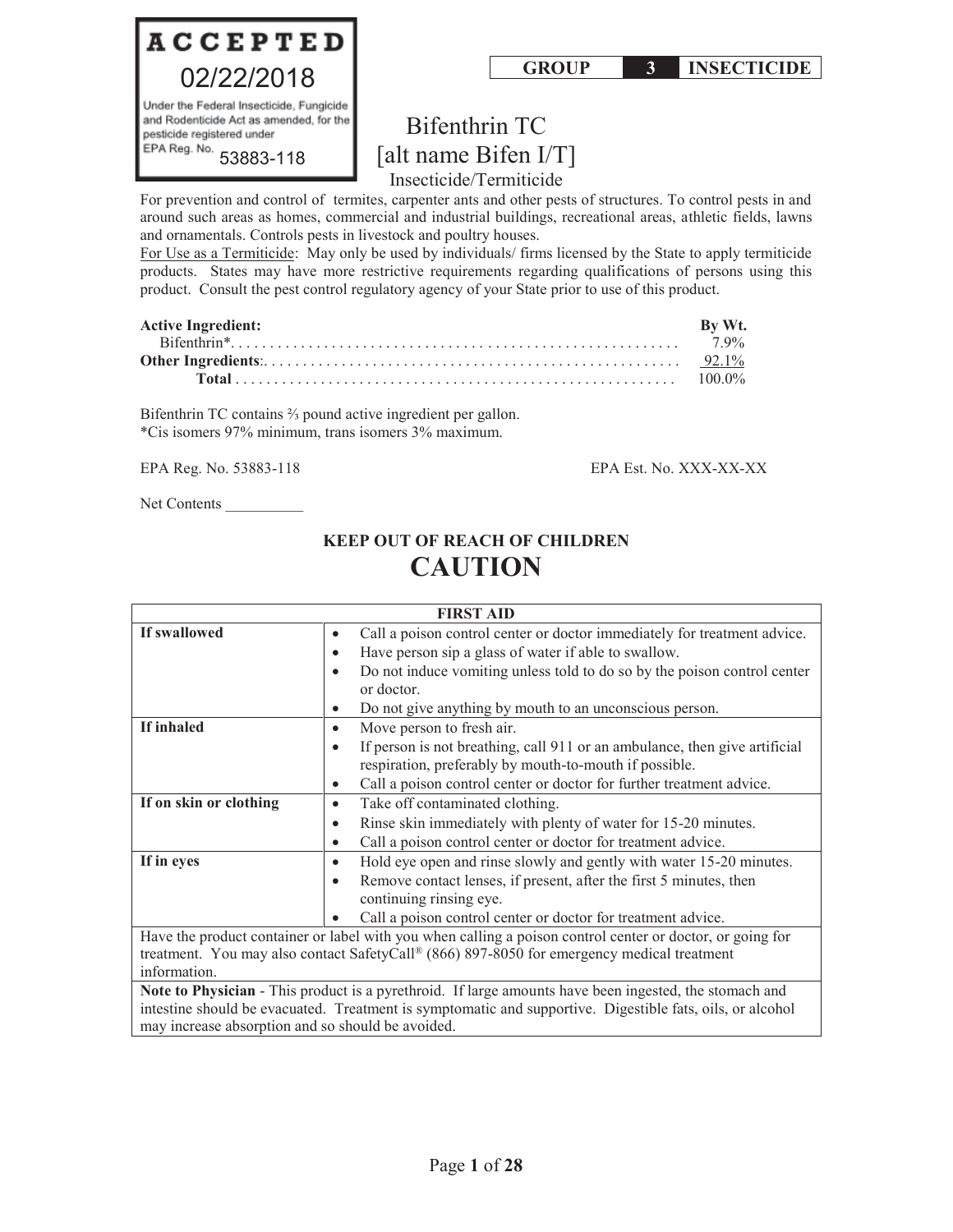## **PRECAUTIONARY STATEMENTS Hazards to Humans and Domestic Animals**

**CAUTION:** Harmful if swallowed, inhaled, or absorbed through skin. Avoid contact with skin, eyes or clothing. Avoid breathing spray mist. Wash thoroughly with soap and water after handling and before eating, drinking, chewing gum, using tobacco or using the toilet. Remove contaminated clothing and wash before reuse.

All pesticide handlers (mixers, loaders, and applicators) must wear long-sleeved shirt and long pants, socks, shoes, and chemical-resistant gloves. After the product is diluted in accordance with label directions for use, and/or when mixing and loading using a closed spray tank transfer system, or an in-line injector system, shirt, pants, socks, shoes, and waterproof gloves are sufficient. In addition, all pesticide handlers must wear a respiratory protection device<sup>1</sup> when working in a non-ventilated space. All pesticide handlers must wear protective eyewear when working in non-ventilated space or when applying termiticide by rodding or sub-slab injection.

<sup>1</sup>Use one of the following: NIOSH approved respirator with any R, P or HE filter or a NIOSH approved respirator with an organic vapor (OV) cartridge or canister with any R, P, or HE pre-filter.

Follow manufacturer's instructions for cleaning/maintaining PPE. If no such instructions for washables exist, use detergent and hot water. Keep and wash PPE separately from other laundry.

## **Environmental Hazards**

This pesticide is extremely toxic to fish and aquatic invertebrates. To protect the environment, do not allow pesticide to enter or run off into storm drains, drainage ditches, gutters or surface waters. Applying this product in calm weather when rain is not predicted for the next 24 hours will help to ensure that wind or rain does not blow or wash pesticide off the treatment area. Rinsing application equipment over the treated area will help avoid run off to water bodies or drainage systems. Care should be used when spraying to avoid fish and reptile pets in/around ornamental ponds. This product is highly toxic to bees exposed to direct treatment or residues on blooming crops or weeds. Do not apply this product or allow to drift to blooming crops if bees are foraging the treatment area. Do not discharge effluent containing this product into lakes, streams, ponds, estuaries, oceans, or other public waters unless in accordance with the requirements of a National Pollutant Discharge Elimination System (NPDES) permit and the permitting authority has been notified in writing prior to discharge. Do not discharge effluent containing this product to sewer systems without previously notifying the local sewage plant authority. For guidance contact your State Water Board or Regional Office of the EPA.

## **Physical and Chemical Hazards**

Do not apply water-based dilutions of Bifenthrin TC to electrical conduits, motor housings, junction boxes, switch boxes or other electrical equipment because of possible shock hazard.

## **DIRECTIONS FOR USE**

It is a violation of Federal Law to use this product in a manner inconsistent with its labeling.

- Do not apply a broadcast application to interior surfaces of homes.
- Do not apply by air.
- Do not apply in nurseries.
- Do not apply this product through any kind of irrigation system.
- Not for use on sod farm turf, golf course turf, or grass grown for seed.
- Do not apply to pets, crops, or sources of electricity.
- Firewood is not to be treated.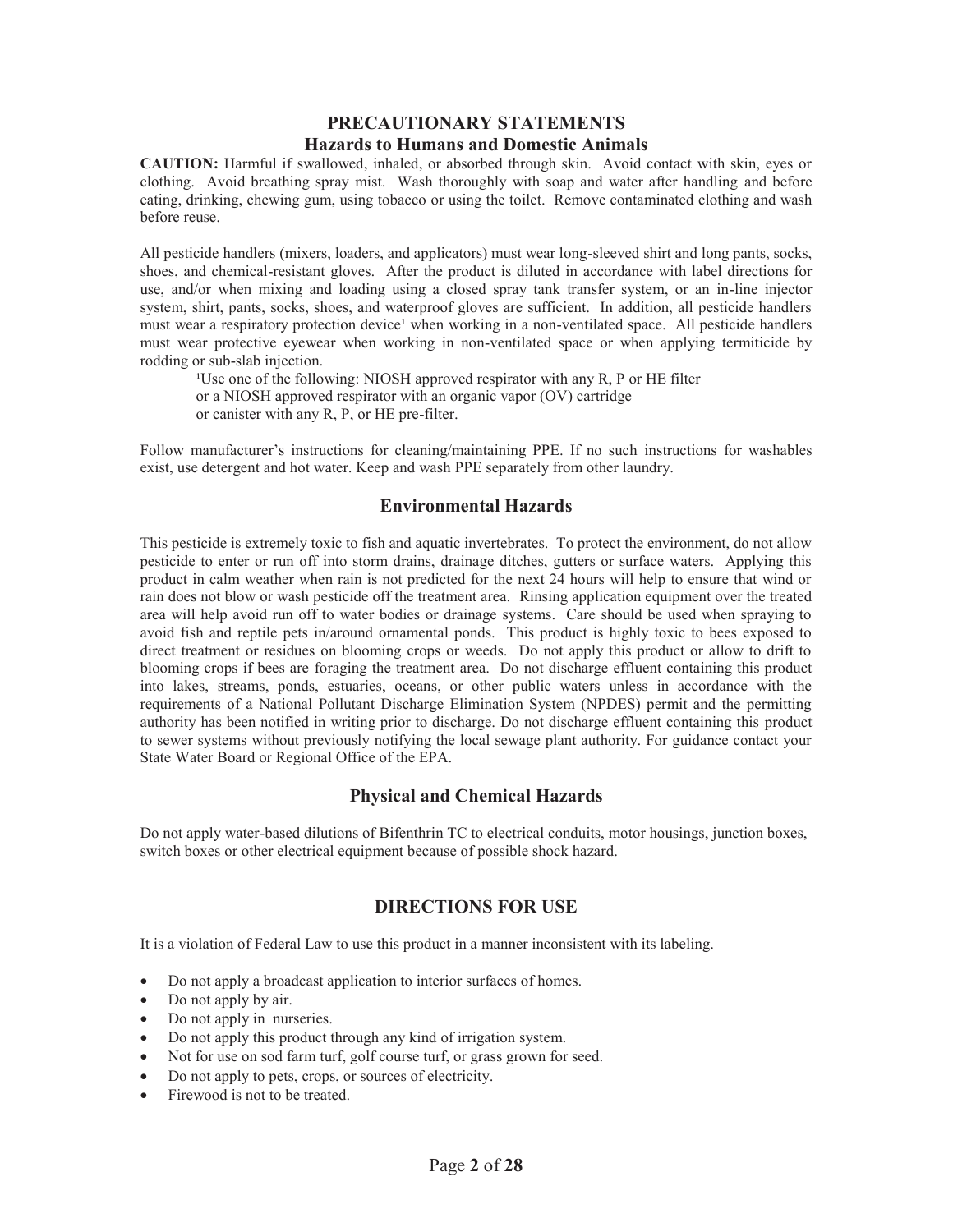- Use only in well-ventilated areas.
- During any application to overhead areas of structure, cover surface below with plastic sheeting or similar material except for soil surfaces in crawlspaces.
- Do not allow spray to contact food, foodstuffs, food-contacting surfaces or food utensils or water supplies.
- Thoroughly wash dishes and food handling utensils with soap and water if they become contaminated by application of this product.
- Do not treat areas where food is exposed.
- During indoor surface applications do not allow dripping or runoff to occur.
- Do not allow contact with treated surfaces by people or pets before spray has dried.
- x Bifenthrin TC will not discolor or otherwise harm surfaces that water alone will not discolor or otherwise harm.
- Do not apply this product in patient rooms or in any rooms while occupied by the elderly or infirm.
- Do not apply Bifenthrin TC in classrooms, libraries, sports venues, or other institutional facilities when they are occupied.
- Bifenthrin TC may be applied with low-volume application equipment, including Actisol® and Micro-Injector®, for general surface, spot, crack and crevice, and deep harborage treatments.
- x Not for use on plants being grown for sale or other commercial use, or for commercial seed production, or for research purposes. For use on plants intended only for aesthetic purposes or climactic modifications and being grown in interior plantscapes, ornamental gardens or parks, or lawns and grounds.

Application is prohibited directly into sewers or drains, or to any area like a gutter where drainage to sewers, storm drains, water bodies, or aquatic habitat can occur. Do not allow the product to enter any drain during or after application.

#### **Additional Application Restrictions for Residential Outdoor Surface and Space Sprays:**

All outdoor applications must be limited to spot or crack-and-crevice treatments only, except for the following permitted uses:

- 1. Applications to soil or vegetation aroundstructure;
- 2. Applications to lawns, turf, and other vegetation;
- 3. Applications to building foundations, up to a maximum height of 3 feet above grade;
- 4. Applications to underside of eaves, soffits, doors, or windows permanently protected from rainfall by a covering, overhang, awning or other structure;
- 5. Applications around potential pest entry points into buildings, when limited to a surface band not to exceed one inch in width;
- 6. Applications made through the use of a coarse, low pressure spray to only those portions of surfaces that are directly above bare soil, lawn, turf, mulch or other vegetation, as listed on this label, and not over an impervious surface, drainage or other condition that could result in runoff into storm drains, drainage ditches, gutters, or surface waters, in order to control occasional invaders or aggregating pests.

Other than applications to building foundations, all outdoor applications to impervious surfaces such as sidewalks, driveways, patios, porches and structural surfaces (such as windows, doors, and eaves) are limited to spot and crack-and-crevice applications, only.

When treating adjacent to an existing structure, the applicator must check the area to be treated, and immediately adjacent areas of the structure, for visible and accessible cracks and holes to prevent any leaks or significant exposures to persons occupying the structure. People present or residing in the structure during application must be advised to remove their pets and themselves from the structure if they see any signs of leakage. After application, the applicator is required to check for leaks. All leaks resulting in the deposition of termiticide in locations other than those prescribed on this label must be cleaned up prior to leaving the applications site. Do not allow people or pets to contact contaminated areas or to reoccupy contaminated areas of the structure until the clean-up is completed.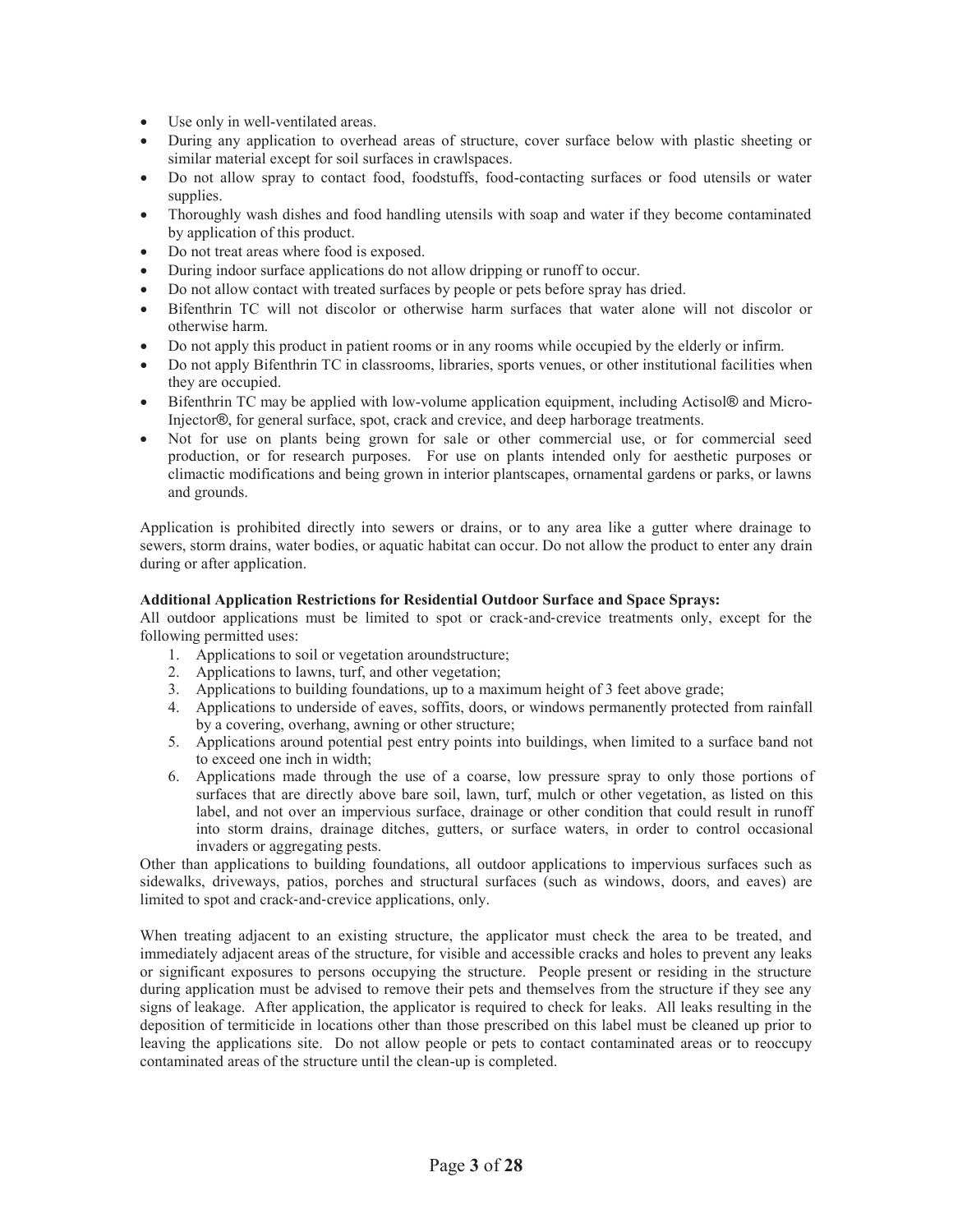#### **Use Directions for Tip-N-Measure Container**

- 1. Remove the measuring chamber cap and induction seal. Replace the cap and securely tighten. Tip container until liquid fills measuring chamber.
- 2. Return container to level position. No adjustment is needed.
- 3. Remove measuring chamber cap and dispense into proper application equipment,

For multiple doses measuring: Remove fill chamber cap and dispense according to markings on side of bottle,

#### **Use Directions for Squeeze-N-Measure Container**

- 1. Remove the measuring chamber cap and induction seal.
- 2. Replace cap loosely on measuring chamber to allow venting.
- 3. Squeeze container gently until liquid fills measuring chamber.
- 4. Remove measuring chamber cap and dispense into proper application equipment.
- 5. Replace cap onto measuring chamber and securely tighten.

#### **INFORMATION ON THE USE OF THIS PRODUCT**

This product controls a wide spectrum of insects and mites on trees, shrubs, foliage plants, non-bearing fruit and nut trees, and flowers in greenhouses, interiorscapes including hotels, shopping malls, office buildings, etc., and outdoor plantscapes, such as around residential dwellings, parks, institutional buildings, recreational areas, athletic fields and home lawns. Non-bearing crops are perennial crops that will not produce a harvestable raw agricultural commodity during the season of application. This product may also be used in feed and food handling establishments, animal confinement facilities, kennels, confined animal feeding operations, livestock premises, and in.around/under structures.

#### **RESISTANCE MANAGEMENT**

Some insects are known to develop resistance to products used repeatedly for control. Because the development of resistance cannot be predicted, the use of this product should conform to resistance management strategies established for the use area. Consult your local or state pest management authorities for details.

If resistance to this product develops in your area, this product, or other products with a similar mode of action, may not provide adequate control. If poor performance cannot be attributed to improper application or extreme weather conditions, a resistant strain of insect may be present. If you experience difficulty with control and suspect that resistance is a reasonable cause, immediately consult your local company representative or pest management advisor for the best alternative method of control for your area.

## **APPLICATION DIRECTIONS**

Not for use on plants being grown for sale or other commercial use, or for commercial seed production, or for research purposes. For use on plants intended only for aesthetic purposes or climatic modifications and being grown in interior plantscapes, ornamental gardens or parks, or lawn and grounds. Only use this product on plants being grown for aesthetic or climatic purposes and in interior and exterior sites, such as, gardens, parks, lawns, and grounds, and other ornamental sites. Do not use on vegetation intended for sale or other commercial uses. Do not use on plants grown for seed production or research purposes.

Using this product in and around structures and building construction will prevent and control termite infestations.

To institute a barrier between the wood and the termites in the soil, the chemical emulsion must be effectively dispersed in the soil. It is important to remove unnecessary materials that contain cellulose and wood from around foundation walls, crawl spaces (inside of structure), and porches, and fix damaged plumbing and construction grade in order to deny termite access to moisture.

To use this product effectively, it is important that the service technician be familiar with current control practices including trenching, rodding, subslab injection, low-pressure spray applications, coarse fan spraying of soil surfaces, crack and crevice (void) injection, excavated soil treatment and brush and spray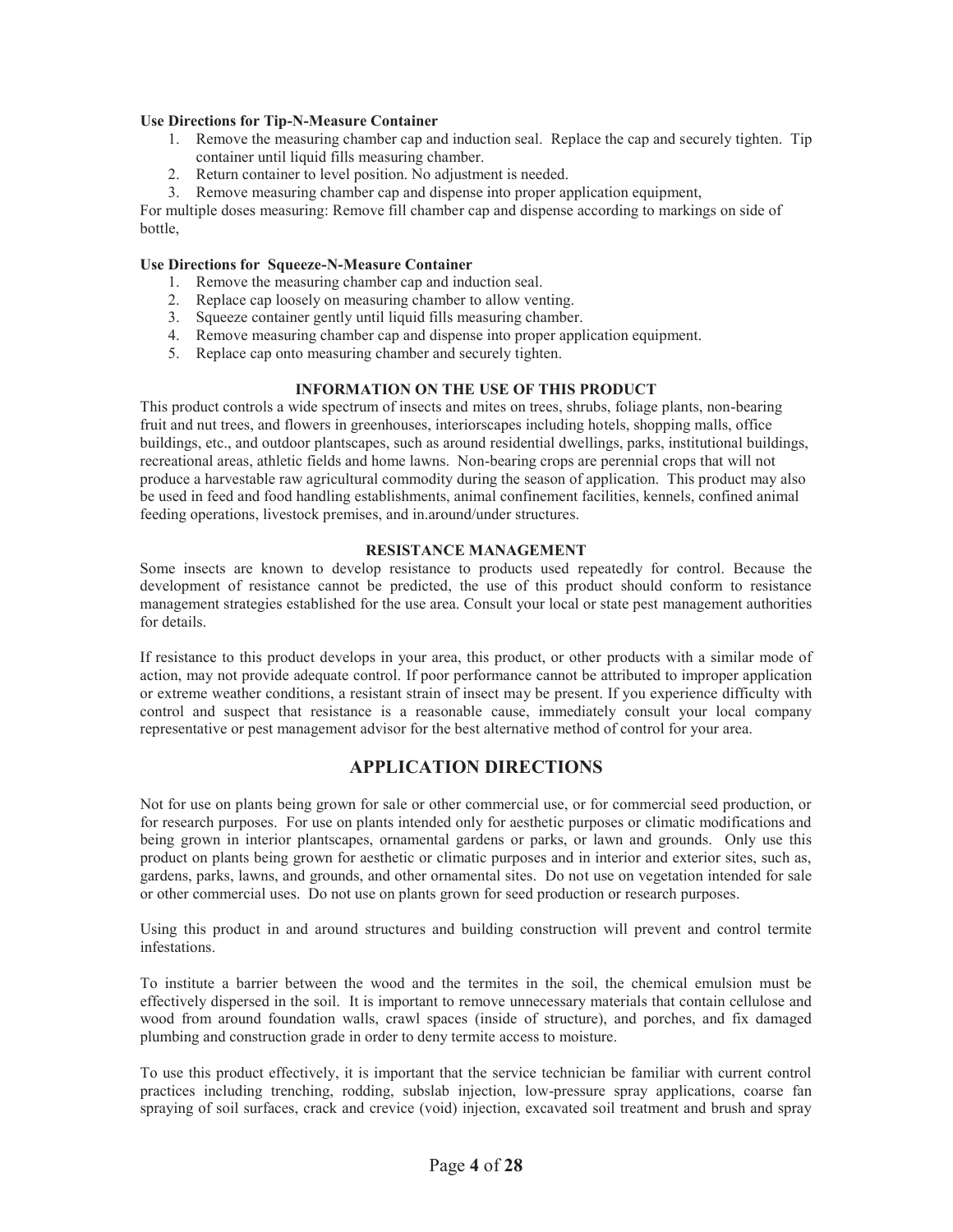applications to infested or susceptible wood. Using these techniques correctly is essential to prevent or control infestations by subterranean termite species of genera *Reticulitermes, Zootermopsis, Coptotermes and Heterotermes.* When determining what procedures to follow, the service technician should consider certain variables. Some of the variables to consider are species biology and behavior, structure design, heating, ventilation, and air conditioning (HVAC) systems, water table, soil type and compaction, grade conditions, and the location and type of domestic water supplies and utilities.

For information concerning the most up to date control practices in a given region or locale, consult the local resources for structural pest control, state cooperative extensions or regulatory agencies.

## **Applications Instructions**

Bifenthrin TC controls a wide range of listed pests on flowers, foliage plants, non-bearing fruit and nut trees, shrubs, and ornamental trees, in interior and exterior plantscapes, such as those in hotels, office buildings, shopping malls, etc., and around athletic fields, homes, institutional buildings, parks, and recreational areas. Non-bearing fruit and nut trees are those that will not produce a harvestable crop during the season of application.

Bifenthrin TC can be tank-mixed with insect growth regulators and other pesticides. Observe all precautions and Directions for Use for each product. Physical compatibility may vary with different combinations of products, so prepare a small scale (pint or quart jar) test sample for any combination not tested previously. Use proper proportions in the small scale test to achieve the correct result.

Unless otherwise noted in the label instructions, use the procedure below for preparation of a new tank mix:

- 1. Add wettable powders to tank water.
- 2. Mix well
- 3. Add liquids and flowables
- 4. Mix well
- 5. Add emulsifiable concentrates
- 6. Mix well

Try reversing the order of addition or increasing the amount of water if the combination is not compatible using the above order. **NOTE:** After increasing the amount of water, if the mixture is found to be compatible, it is necessary to recalibrate the sprayer for a higher volume application. Do not allow mixture to stand overnight.

#### **Formula for Determining the Active Ingredient Content of the Finished Emulsion**

 $(7.9)$ (Fl. Oz. of Bifenthrin TC added to tank) = % Active Ingredient in emulsion (Gallons of finished spray mix)(128)

## **Subterranean Termite Control – Use Directions**

**Important:** Observe the following restrictions to avoid contamination of public and private water supplies:

- Use anti-backflow equipment and procedures to prevent insecticide from being siphoned into water supplies.
- Do not contaminate cisterns, wells, or other water tanks by treating the soil beneath these structures.
- Do not treat soil where runoff may occur.
- Do not treat soil water-saturated or frozen soil.
- Consult local and state specifications for recommended treatment practices in your area.
- If local or state specifications do not exist, consult the Federal Housing Administration (H.U.D.) guidance documents.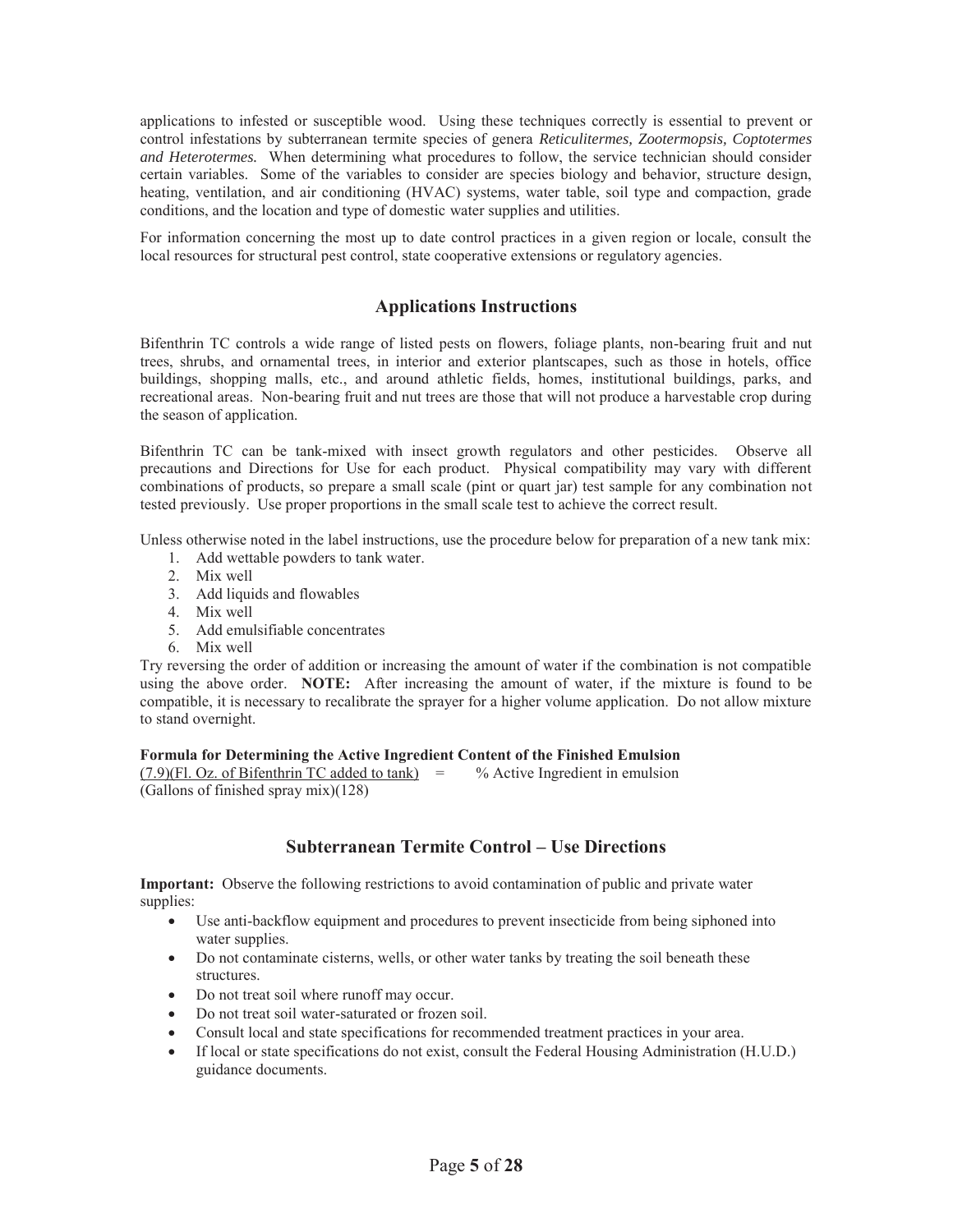**Note: For the purposes of this label, c**rawl spaces are defined as being inside of the structure.

**Critical Areas: Points at which** the foundation is penetrated or abuts another structure are Critical Areas. These include bath traps, cracks and expansion joints, utility entry points, and adjacent structures such as patios, slab additions, and stairs.

#### **Structures with Wells/ Cisterns Inside Foundations**

Structures that contain wells or cisterns within the foundation of a structure can only be treated using the following techniques:

- 1. Do not treat soil while it is beneath or within the foundation or along the exterior perimeter of a structure that contains a well or cistern. The treated backfill method must be used if soil is removed and treated outside/away from the foundation. The treated backfill technique is described as follows:
	- a) Trench and remove soil to be treated onto heavy plastic sheeting or similar material or into a wheelbarrow.
	- b) Treat the soil at the rate of 4 gallons of dilute emulsion per 10 linear feet per foot of depth of the trench, or 1 gallon per 1.0 cubic feet of soil. See "Mixing Directions" section of this label. Mix thoroughly into the soil taking care to contain the liquid and prevent runoff or spillage.
	- c) After the treated soil has absorbed the diluted emulsion, replace the soil into the trench.
- 2. Treat infested and/or damaged wood in place using an injection technique such as described in the "Control of Wood Infesting Insects in Wood" section of this label.

#### **Structures with Adjacent Wells/ Cisterns and/or Other Water Bodies**

Applicators must inspect all structures with nearby water sources such as wells, cisterns, surface ponds, streams, and other bodies of water and evaluate, at a minimum, the treatment recommendations listed below prior to making an application.

- 1. Prior to treatment, if feasible, expose the water pipe(s) coming from the well to the structure, if the pipe(s) enter the structure within 3 feet of grade.
- 2. Prior to treatment, applicators are advised to take precautions to limit the risk of applying the termiticide into subsurface drains that could empty into any bodies of water. These precautions include evaluating whether application of the termiticide to the top of the footer may result in contamination of the subsurface drain. Factors such as depth to the drain system and soil type and degree of compaction should be taken into account in determining the depth of the treatment.
- 3. When appropriate (i.e., on the water side of the structure), the treated backfill technique (described above) can also be used to minimize off-site movement of termiticide.

Before these techniques are used close to cisterns, wells, or other bodies of water, seek advice from local, state, or federal agencies for information on treatment practices that are accepted in your area.

**Application Rate:** Use a 0.06% emulsion for subterranean termites. For other pests on the label use specific listed rates.

**Mixing Directions:** Mix the termiticide use dilution in the following manner: Fill tank ¼ to ⅓ full. Start pump to begin by-pass agitation and place end of treating tool in tank to allow circulation through hose. Add appropriate amount of Bifenthrin TC. Add remaining amount of water. Let pump run and allow recirculation through the hose for 2 to 3 minutes.

Bifenthrin TC may also be combined into full tanks of water. If combined into full tanks of water, allow sufficient time for agitation and/or recirculation to ensure consistency of the dilution.

To prepare a 0.06% water emulsion, ready to use, dilute 3 quarts of Bifenthrin TC with 99.25 gallons of water.

**Mixing:** Using the chart below, determine the volume of Bifenthrin TC and water required to produce the desired volume of finished emulsion.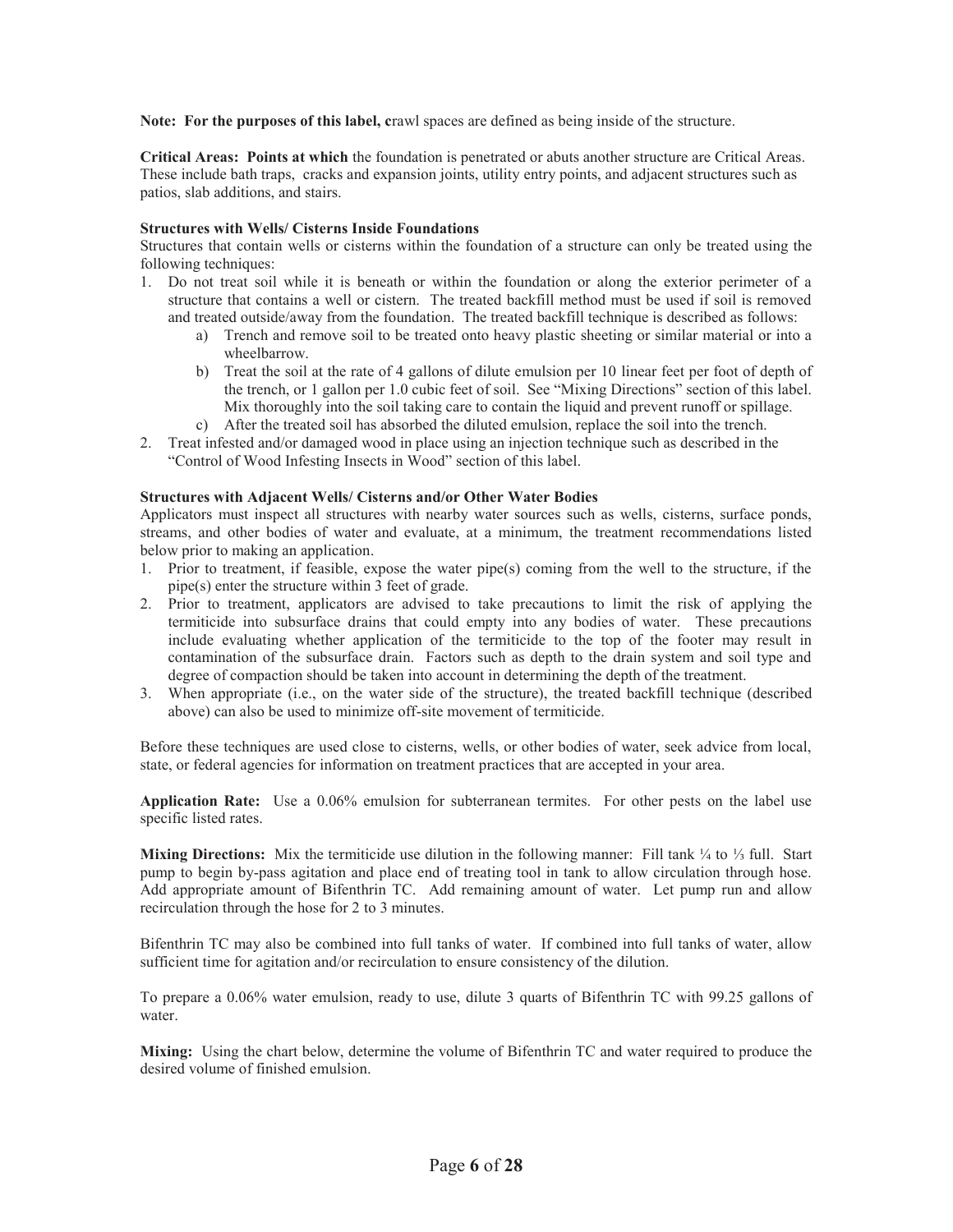| <b>Amount of Bifenthrin TC</b><br>(Gallons except where noted) |                                   |                        |                                                       |  |
|----------------------------------------------------------------|-----------------------------------|------------------------|-------------------------------------------------------|--|
| <b>Emulsion Concentrate</b>                                    | <b>Amount of Bifenthrin</b><br>TC | <b>Amount of Water</b> | <b>Desired Gallons of</b><br><b>Finished Emulsion</b> |  |
| 0.06%                                                          | $1 \text{ oz.}$<br>5 oz.          | $127$ oz.<br>4.9       | 5                                                     |  |
|                                                                | $10$ oz.<br>$25 \text{ oz.}$      | 9.9<br>24.8            | 10<br>25                                              |  |
|                                                                | $1.5$ qt.<br>2.25 qt.             | 49.6<br>74.4           | 50<br>75                                              |  |
|                                                                | $3$ qt.                           | 99.25<br>148.8         | 100<br>150                                            |  |
|                                                                | $4.5$ qt.<br>$6$ qt.              | 198.5                  | 200                                                   |  |
| $0.12\%$ <sup>*</sup>                                          | 2 oz.<br>10 oz.                   | $126$ oz.<br>4.9       | 5                                                     |  |
|                                                                | 19.5 oz.<br>$1.5$ qt.             | 9.8<br>24.6            | 10<br>25                                              |  |
|                                                                | $3$ qt.<br>4.5 qt.                | 49.2<br>73.8           | 50<br>75                                              |  |
|                                                                | 6 qt.<br>9 qt.                    | 98.5<br>147.7          | 100<br>150                                            |  |
|                                                                | 3                                 | 197                    | 200                                                   |  |

Units of measure:

 $1 \text{ pint} = 16 \text{ fluid ounces}$  (oz.)

1 quart = 2 pints = 4 cups =  $32$  fluid ounces (oz.)

\* When treating for termites, use this rate only in conjunction with volume adjustments, foam applications or underground services applications.

**Application Volume:** To provide maximum control and protection against termite infestation apply the specified volume of the finished water emulsion and active ingredient as set forth in the directions for use section of this label. If soil will not accept the labeled application volume, the volume may be reduced provided there is a corresponding increase in concentration so that the amount of active ingredient applied to the soil remains the same.

**Note:** Large reductions of application volume reduce the ability to obtain a continuous barrier. Variance is allowed when volume and concentration are consistent with the label directed rates and a continuous barrier can still be achieved.

The volume of the 0.12% emulsion may be reduced by ½ the labeled volume where desirable for pre- and post-construction applications. When the volume is reduced, the hole spacing for subslab injection and soil rodding may also need to be adjusted to account for lower volume dispersal of the termiticide in the soil. Consult the following Volume Adjustment Chart for details.

| VOLUME ADJUSTMENT CHART                              |             |               |  |  |  |
|------------------------------------------------------|-------------|---------------|--|--|--|
| Rate (% emulsion)                                    | $0.12\%$    |               |  |  |  |
| Volume allowed                                       |             |               |  |  |  |
| Horizontal (gallons<br>emulsion/10 ft <sup>2</sup> ) | 1.0 Gallons | $0.5$ gallons |  |  |  |
| Vertical (gallons                                    |             |               |  |  |  |
| emulsion/10 linear ft.)                              | 4.0 gallons | 2.0 gallons   |  |  |  |

**After treatment:** All holes in commonly occupied areas into which material has been applied must be plugged. Plugs must be of a non-cellulose material or covered by an impervious, non-cellulose material.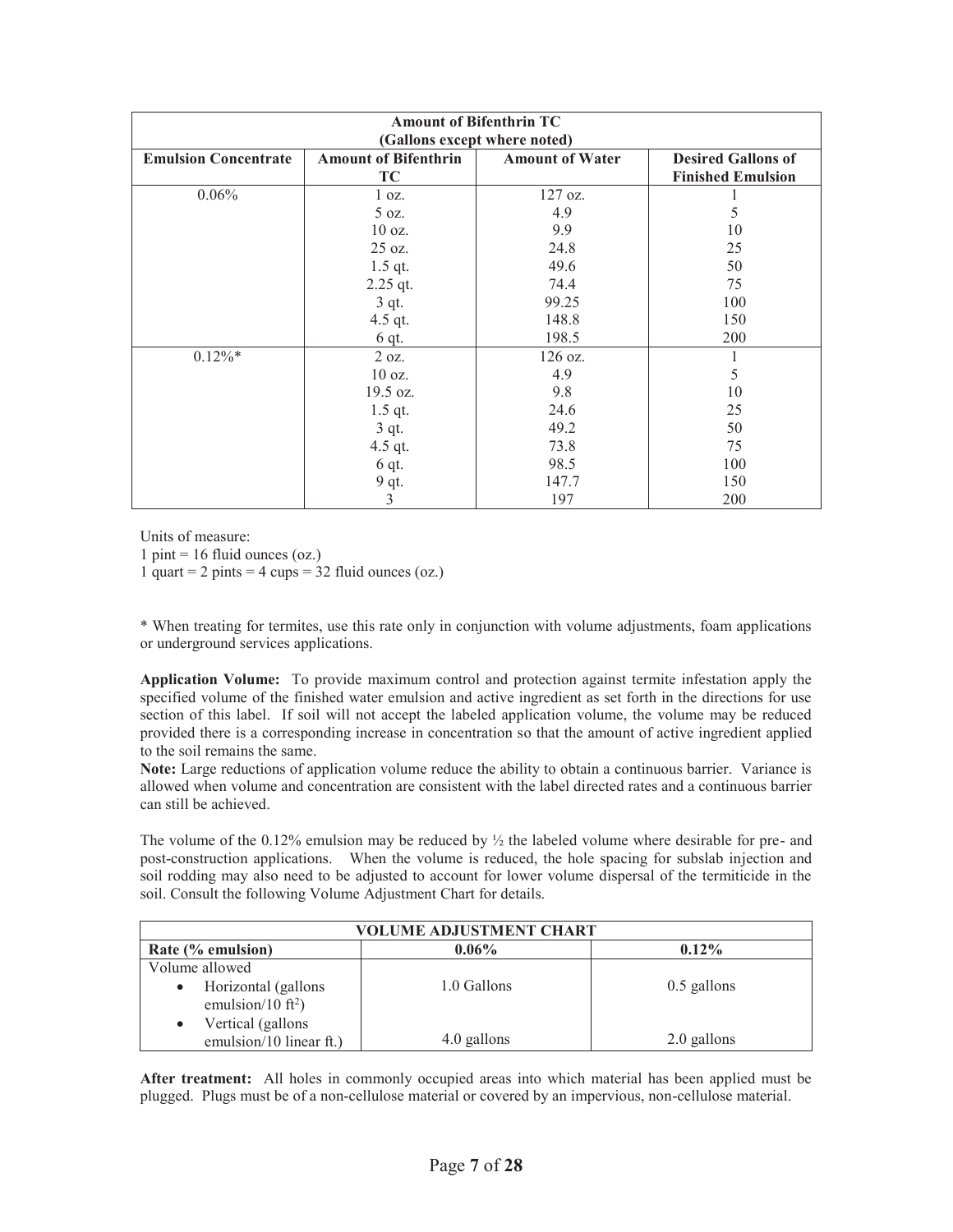#### **Foam Applications**

Bifenthrin TC dilution, from 0.06 to 0.12% may be converted to foam with 2X - 40X expansion characteristics and used to control or prevent termite infestations.

Depending on the circumstances, foam applications may be used alone or in combination with liquid emulsion applications. Applications may be made behind veneers, piers, chimney bases, into rubble foundations, into block voids or structural voids, under slabs, stoops, porches, or to the soil in crawlspaces, and other similar voids.

Foam and liquid application must be consistent with volume and active ingredient instructions in order to insure proper application has been made. The volume and amount of active ingredient are essential to an effective treatment. At least 75% of the labeled liquid emulsion volume of product must be applied, with the remaining percent delivered to appropriate areas using foam application. Refer to label and use recommendations of the foam manufacturer and the foaming equipment manufacturer.

Foam applications are generally a good supplement to liquid treatments in difficult areas, but may be used alone in difficult spots.

#### **Application Under Slabs or to Soil in Crawlspaces to Prevent or Control Termites**

When making applications, Bifenthrin TC foam can be used alone or in combination with liquid dilution. Whether applied as a dilution, foam, or some of both, the equivalent of at least 4 gallons of 0.06% dilution (4 ounces of Bifenthrin TC concentrate) per 10 linear feet must be applied for a vertical barrier, or at least 1 gallon of 0.06% dilution (1 ounce of Bifenthrin TC concentrate) per 10 square feet must be applied for a horizontal barrier. For a foam only application, apply Bifenthrin TC concentrate in sufficient concentration and volume to equal 4 ounces of concentrate per 10 linear feet or 1 ounce of concentrate per 10 square feet. For example, 2 gallons of 0.12% dilution converted to foam and used to cover 10 linear feet is the equivalent of 4 gallons of 0.06% dilution per 10 linear feet.

#### **Sand Barrier Installation and Treatment**

As long as termites have access to soil that has not been treated and can avoid soil that has been treated with Bifenthrin TC, they can build mud tubes over surfaces that have been treated. Cracks and spaces should be filled with play box or builder's sand and then treated in the same manner as soil. Follow the rates listed on the Bifenthrin TC label.

Retreatment for subterranean termites can only be performed if there is clear evidence of reinfestation or disruption of the barrier due to construction, excavation, or landscaping and/or evidence of the breakdown of the termiticide barrier in the soil. These vulnerable or reinfested areas may be retreated in accordance with application techniques described in this product's labeling. The timing and type of these retreatments will vary depending on factors such as termite pressure, soil types, soil conditions and other factors which may reduce the effectiveness of the barrier.

Annual retreatment of the structure is prohibited unless there is clear evidence that reinfestation or barrier disruption has occurred.

#### **APPLICATION IN CONJUNCTION WITH THE USE OF TERMITE BAITS**

As part of the integrated pest management (IPM) program for termite control, this product may be applied to critical areas of the structure including plumbing and utility entry sites, bath traps, expansion joints, foundation cracks and areas with known or suspected infestations at a rate of 0.06% as a spot treatment or complete barrier treatment. Applications may be made as described in the Post Construction Treatment section of this label.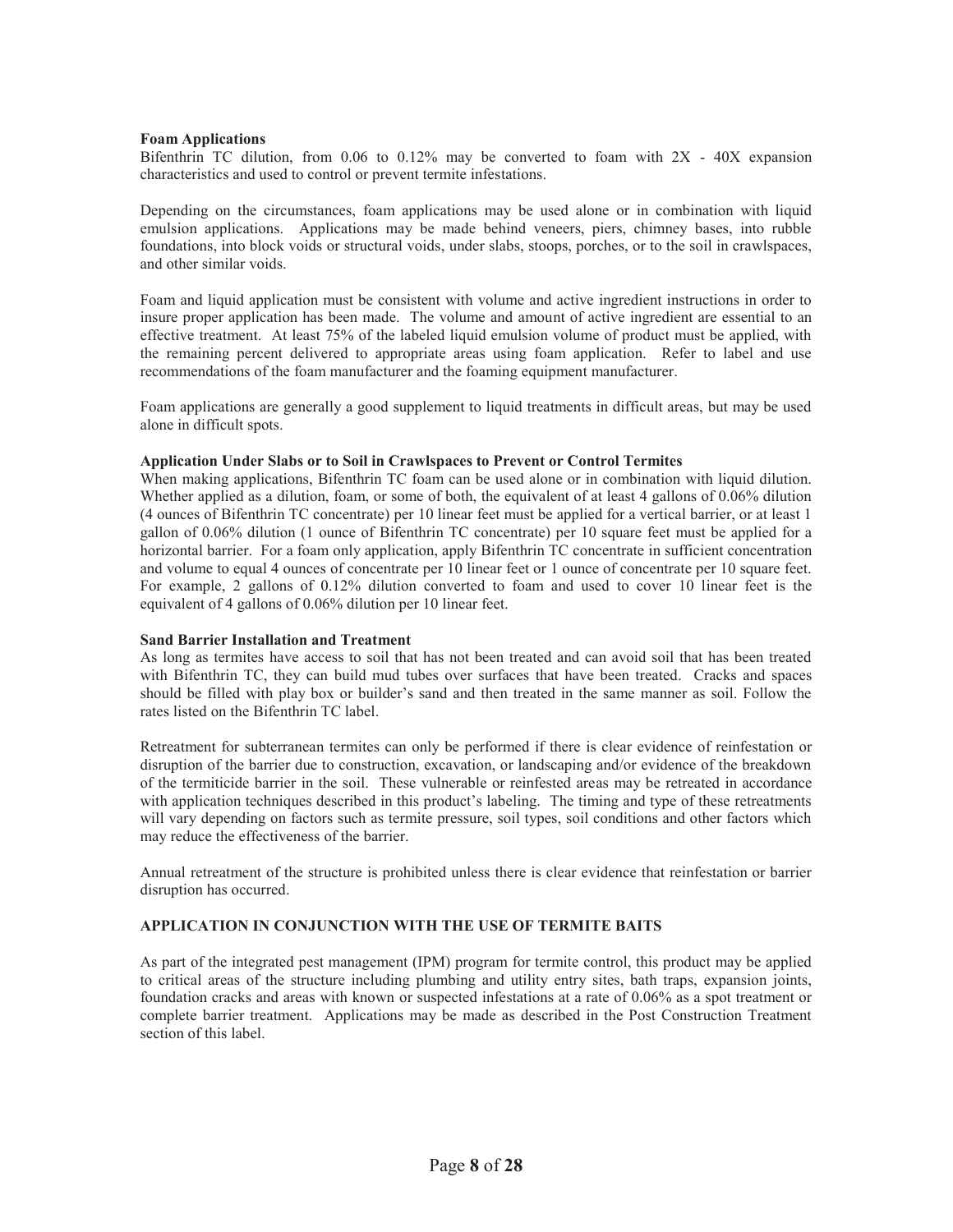## **Pre-Construction Subterranean Termite Treatment**

**Do not apply at a lower dosage and/or concentration than specified on this label for applications prior to the installation of the finished grade.** When treating foundations deeper than 4 feet, apply the termiticide as the backfill is being replaced, or if the construction contractor fails to notify the applicator to permit this, treat the foundation to a minimum depth of 4 feet after the backfill has been installed. The applicator must trench and rod into the trench or trench along the foundation walls and around pillars and other foundation elements, at the rate prescribed from grade to a minimum depth of 4 feet. When the top of the footing is exposed, the applicator must treat the soil adjacent to the footing to a depth not to exceed the bottom of the footing. However, in no case should a structure be treated below the footing.

To produce effective pre-construction subterranean termite control, create vertical and/or horizontal chemically treated zones of protection using 0.06% emulsion of Bifenthrin TC. Follow the current edition of the Housing and Urban Development Minimum Property Standards to assure that F.H.A. termiteproofing requirements are met.

#### **Horizontal Barriers**

Establish a horizontal chemical barrier wherever treated soil will be covered by a slab, such as basement floors, carports, entrance platforms, footing trenches, and slab floors.

Apply 1 gallon of 0.06% dilution per 10 square feet, or use 1 fluid ounce of Bifenthrin TC per 10 square feet in sufficient water (no less than  $\frac{1}{2}$  gallon or more than 2 gallons) to provide a uniform treated barrier for the area being treated.

If the fill is coarse aggregate, such as washed gravel, a sufficient volume of dilution must be applied to allow it to reach the soil beneath the coarse fill.

Make applications with a low-pressure spray (less than 50 p.s.i.), using a coarse spray nozzle. If foundation walls have not been installed around the treated soil and the slab will not be poured the same day as treatment, the treated soil must be covered with a water-proof barrier. Polyethylene sheeting may be used for this purpose.

#### **Vertical Barriers**

Establish vertical barriers in Critical Areas, such as along the inside of foundation walls, plumbing, bath traps, utility services and other features that will penetrate the slab.

Using a 0.06% dilution, apply 4 gallons of dilution per 10 linear feet per foot of depth or 4 fluid ounces of Bifenthrin TC per 10 linear feet per foot of depth from grade level to the top of the footing in sufficient water to provide a uniform treated barrier. Use not less than 2 gallons to not more than 8 gallons of water per 10 linear feet.

When trenching and rodding into the trench, or trenching, take care to ensure that the dilution reaches the top of the footing. Space the rod holes so that a continuous treated barrier is created, but not exceeding 12 inches apart. Avoid washing-out the soil around the footing. Trenches should be about 6 inches wide and 6 inches deep. Mix the chemical dilution with the soil as it is being replaced in the trench. Inside vertical barriers may not be required for monolithic slabs.

When treating hollow block voids, use 2 gallons of dilution per 10 linear feet to assure that the dilution reaches the top of the footing.

Prior to each application, applicators must notify the general contractor, construction superintendent, or similar responsible party, of the intended termiticide application and intended sites of application and instruct the responsible person to notify construction workers and other individuals to leave the area to be treated during application and until the termiticide is absorbed into the soil.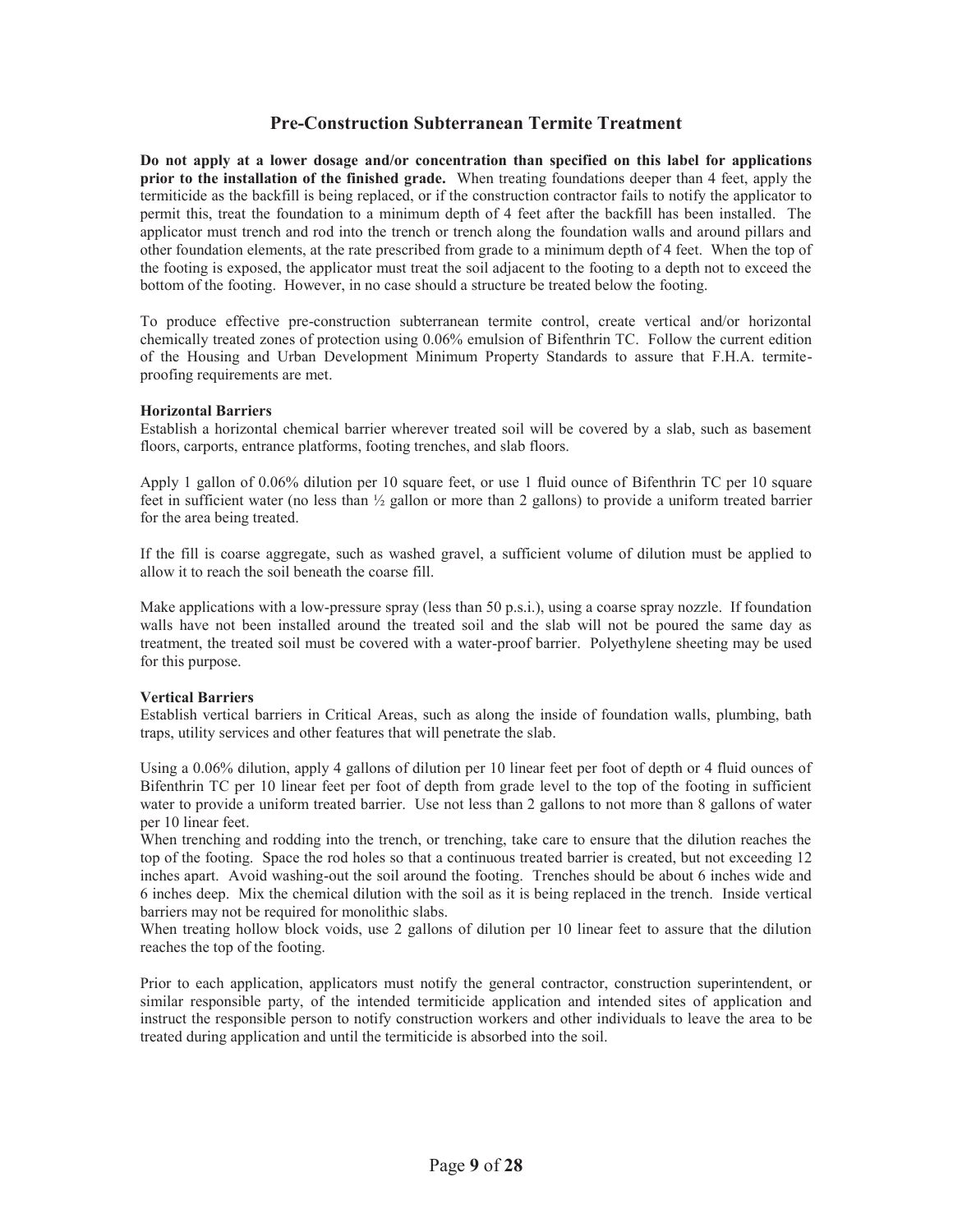## **Post-Construction Subterranean Termite Treatment**

For post-construction treatment, use a 0.06% dilution. Post-construction treatments shall be made by subslab injection, trenching and rodding into the trench or trenching using low-pressure spray not exceeding 25 p.s.i. at the nozzle. Proper precautions should be taken to avoid soil wash-out around the footing.

Locate, identify, and mark wells, electrical conduits, water and sewer lines, and radiant heat pipes prior to application of Bifenthrin TC. Do not puncture or inject Bifenthrin TC into such structures.

#### **Basements**

Treatment must be made by trenching and rodding into the trench, or trenching at the rate of 4 gallons of dilution per 10 linear feet per foot of depth wherever the footing, from grade to the bottom of the foundation, is greater than 1 foot of depth. When the footer is greater than four feet below grade, the applicator may trench and rod into the trench, or trench beside foundation walls at the rate designated for four feet of depth. Space rod holes to create a continuous insecticidal barrier, but in no case more than 12 inches apart. Depending on the type of soil, degree of compaction, and location of termite activity, the actual depth of treatment will differ. However, a structure should never be treated below the footer. Subslab injection may be needed beside the inside of foundation walls, around conduits, piers, and pipes, beside both sides of interior footing-supported walls, and beside cracks and partition walls.

#### **Crawl Spaces - Accessible**

For crawl spaces, apply vertical termiticide barriers at the rate of 4 gallons of emulsion per 10 linear feet per foot of depth from grade to the top of the footing, or if the footing is more than 4 feet below grade, to a minimum depth of 4 feet. Apply by trenching and rodding into the trench, or trenching. Treat both sides of foundation and around all piers and pipes. Where physical obstructions such as concrete walkways adjacent to foundation elements prevent trenching, treatment may be made by rodding alone. When soil type and/or conditions make trenching prohibitive, rodding may be used. When the top of the footing is exposed, the applicator must treat the soil adjacent to the footing to a depth not to exceed the bottom of the footing. Read and follow the mixing and use direction section of the label if situations are encountered where the soil will not accept the full application volume.

- 1. Rod holes and trenches must not extend below the bottom of the footing.
- 2. Rod holes must be spaced so as to achieve a continuous termiticide barrier but in no case more than 12 inches apart.
- 3. Trenches must be a minimum of 6 inches deep or to the bottom of the footing, whichever is less, and need not to be wider than 6 inches. When trenching in sloping (tiered) soil, the trench must be stepped to ensure adequate distribution and prevent termiticide from running off. The emulsion must be mixed with the soil as it is replaced in the trench.
- 4. When treating plenums or crawl spaces, turn off the air circulation system of the structure until application has been completed and all termiticide has been absorbed by the soil.

#### **Crawl Spaces - Inaccessible**

For inaccessible interior areas, such as areas where there is insufficient clearance between floor joists and ground surfaces to allow operator access, excavate if possible, and treat according to the instruction for accessible crawl spaces. Otherwise, apply one or a combination of the following two methods.

- 1. To establish a horizontal barrier, apply to the soil surface, 1 gallon of emulsion per 10 square feet overall using a nozzle pressure of less than 25 p.s.i. and a coarse application nozzle (e.g., Delavan Type RD Raindrop, RD-7 or larger, or Spraying Systems Co. 8010LP TeeJet® or comparable nozzle). For an area that cannot be reached with the application wand, use one or more extension rods to make the application to the soil. Do not broadcast or powerspray with higher pressures.
- 2. To establish a horizontal barrier, drill through the foundation wall or through the floor above and treat the soil perimeter at a rate of 1 gallon of emulsion per 10 square feet. Drill spacing must be at intervals not to exceed 16 inches. Many states have smaller intervals, so check State regulations which may apply.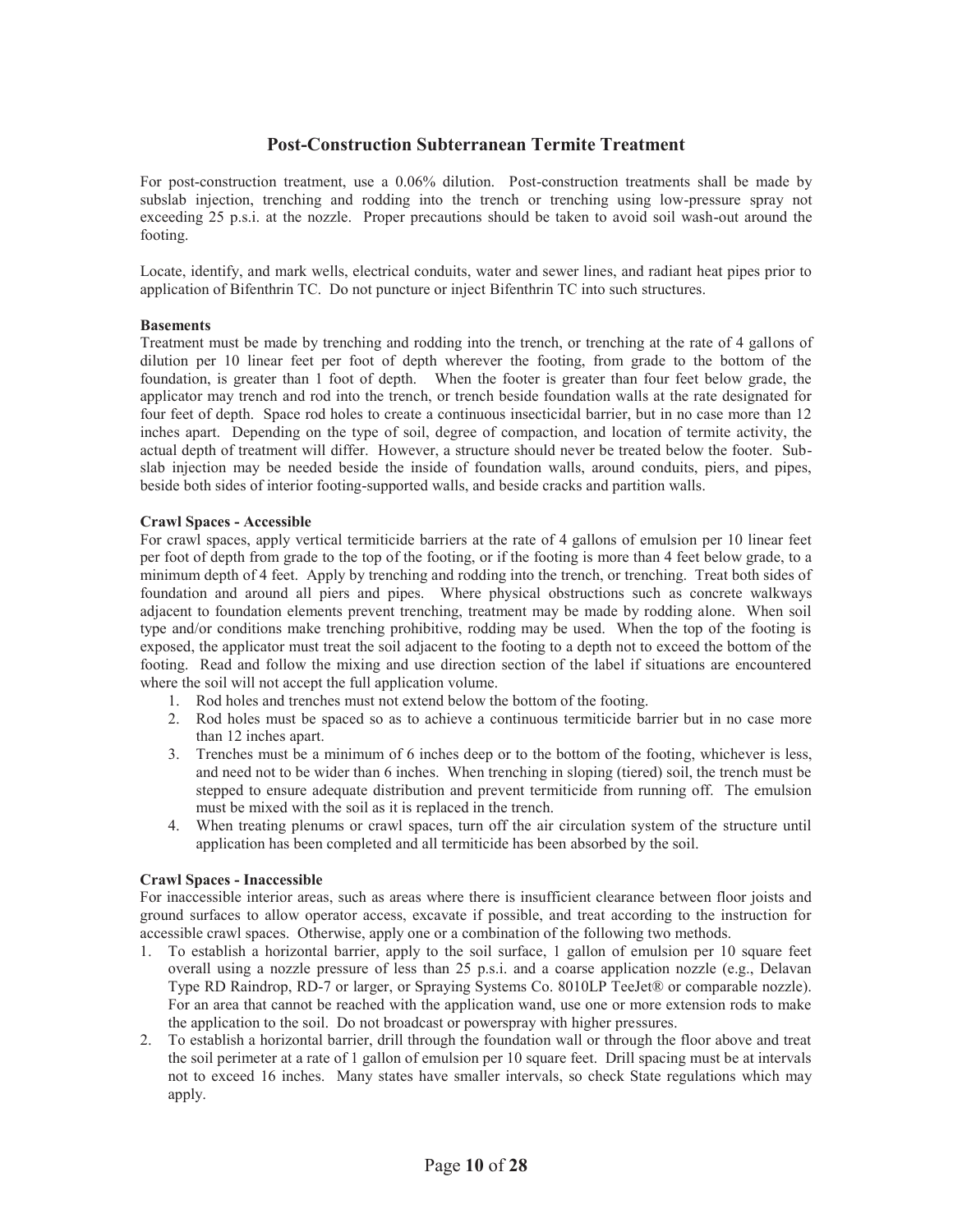When treating plenums and crawl spaces, turn off the air circulation systems of the structure until application has been completed and all termiticide has been absorbed by the soil.

**Excavation Technique:** When treating in troublesome areas (e.g., beside fieldstone or rubble walls, beside faulty foundation walls, and around pipes and utility lines leading downward from the structure to a well or pond) apply using the following technique:

- a. Prepare a trench, placing the removed soil onto heavy-weight plastic sheeting or similar, waterimpermeable material.
- b. Treat the soil with 4 gallons of 0.06% dilution per 10 linear feet per foot of depth of the trench. Completely mix the dilution into the soil, exercising care to avoid liquid running off the sheeting.
- c. Place the treated soil back into the trench after it has absorbed the dilution.

**Attention: W**ear NIOSH approved unvented goggles and a respirator when applying Bifenthrin TC in a confined area.

#### **Foundations**

For applications made after the final grade is installed, the applicator must trench and rod into the trench or trench along the foundation walls and around pillars and other foundation elements, at the rate prescribed from grade to the top of the footing. When the footing is more than four (4) feet below grade, the applicator must trench and rod into the trench or trench along the foundation walls at the rate prescribed to a minimum depth of four feet. The actual depth of treatment will vary depending on soil type, degree of compaction, and location of termite activity. When the top of the footing is exposed, the applicator must treat the soil adjacent to the footing to a depth not to exceed the bottom of the footing. However, in no case should a structure be treated below the footing.

#### **Masonry Voids**

Drill and treat voids in multiple masonry elements of the structure extending from the structure to the soil in order to create a continuous treatment barrier in the area to be treated. Apply at a rate of 2 gallons of emulsion per 10 linear feet of footing, using a nozzle pressure of less than 25 p.s.i. When using this treatment, access holes must be drilled below the sill plate and should be as close as possible to the footing as is practical. Treatment of voids in block or rubble foundation walls must be closely examined: Applicators must inspect areas of possible runoff as a precaution against application leakage in the treated areas. Some areas may not be treatable or may require mechanical alteration prior to treatment.

All leaks resulting in the deposition of termiticide in locations other than those prescribed on this label must be cleaned up prior to leaving the application site. Do not allow people or pets to contact contaminated areas or to reoccupy the contaminated areas of the structure until the clean-up is completed.

**NOTE:** When treating behind veneer structures (walls, etc.) take proper care to not drill beyond the veneer. If concrete blocks exist behind the veneer, both can be drilled and treated simultaneously.

Bifenthrin TC may not be used in voids insulated with rigid foam insulation.

#### **Slabs**

Create vertical barriers by trenching and rodding into the trench or trenching outside at a rate of 4 gallons of dilution per 10 linear feet per foot of depth and by sub-slab injection within the structure. Ensure an even distribution of chemical. Applications must not be made below the bottom of the footing.

Apply beside the outside of the foundation and under the slab on the inside of foundation walls, where needed. Treatment of slabs may also be necessary under and beside both sides of any interior footingsupported walls, in all cracks and expansion joints, and beside one side of interior partitions. By longrodding or grid pattern injection vertically through the slab, horizontal barriers may be created where necessary.

> a. To permit the creation of an uninterrupted insecticidal barrier, drill holes in the foundation and/or slab.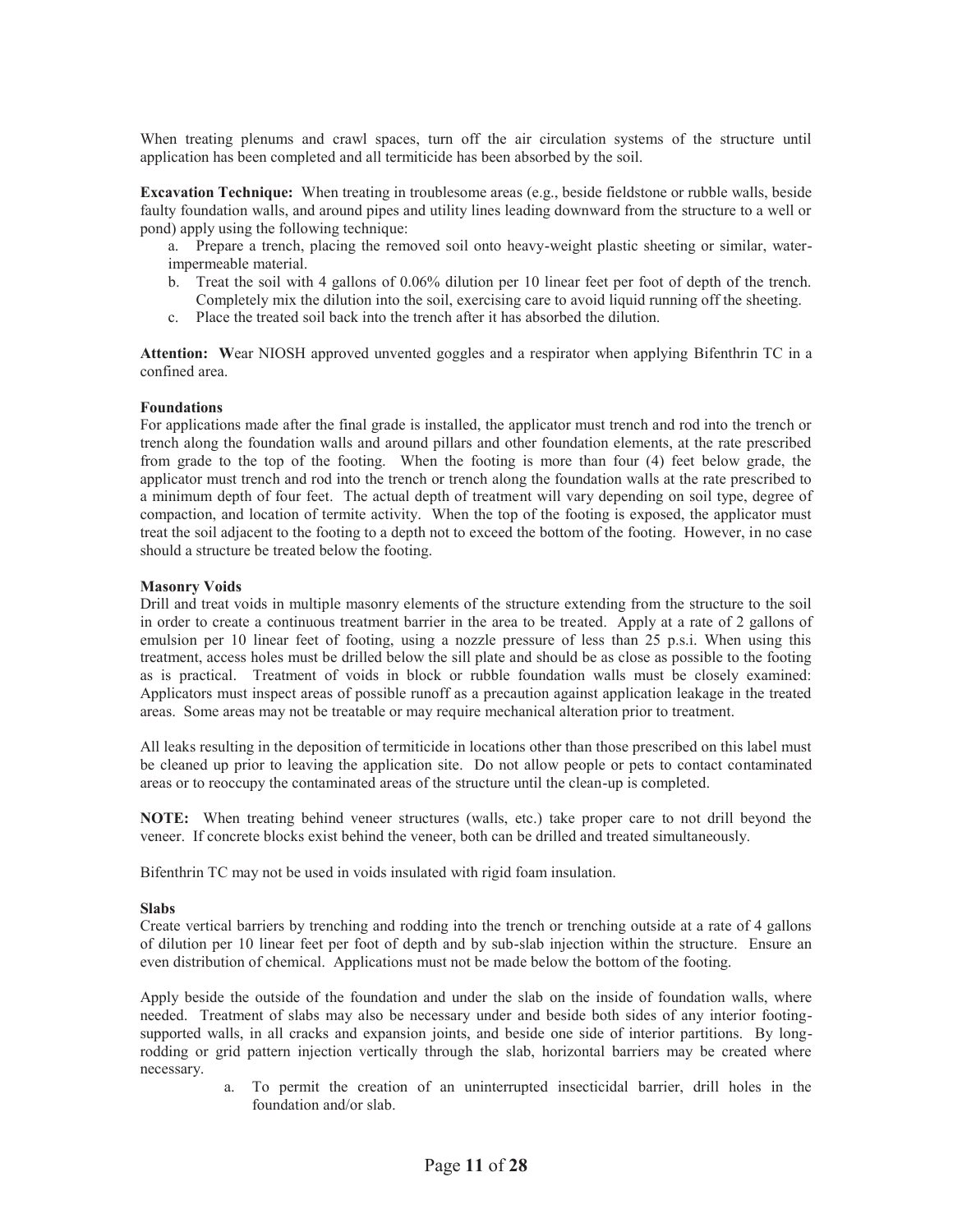- b. For foundations that are less than or equal to 1 foot, dig a narrow trench about 6 inches wide beside the outside of the foundation walls. Do not dig beneath the bottom of the footing. As the soil is placed back into the trench, apply 4 gallons of 0.06% dilution per 10 linear feet per foot of depth to the trench and soil.
- c. Follow the rates stated above for basements for foundations that are deeper than 1 foot.
- d. A 0.06% dilution may be used to treat soil that is exposed and wood in bath traps.

#### **Annual retreatment of the structure is prohibited unless there is clear evidence that reinfestation or barrier disruption has occurred.**

## **Food Handling Establishments**

If used as a general spot, surface, or crack and crevice treatment, Bifenthrin TC may be applied in both food/feed and nonfood areas of food/feed handling establishments.

Bifenthrin TC will provide up to 1 month residual control of house flies. Length of residual control is dependent upon rate and surface treated.

Food/feed handling establishments are any place other than private residences where exposed food/feed is held, processed, prepared or served, including areas for receiving, storing, packing (bottling, boxing, canning, wrapping), preparing, enclosed processing systems (dairies, edible oils, mills, syrups) of food and edible waste storage. Serving areas where food is exposed and the facility is in operation are also considered food areas.

Nonfood areas in which applications are allowed include entries and vestibules, floor drains (to sewers), garages, garbage rooms, lavatories, locker rooms, machine rooms, mop closets, offices, and storage (after canning or bottling).

Permitted use sites include, but are not limited to: aircraft (do not use in aircraft cabins), apartment buildings, bakeries, bottling facilities, breweries, buses, cafeterias, candy plants, canneries, dairy product processing plants, food manufacturing plants, food processing plants, food service establishments, granaries, grain mills, hospitals, hotels, industrial buildings, laboratories, meat/poultry/egg processing plants, mobile/motor homes, nursing homes offices, railcars, restaurants, schools, ships, trailers, trucks, vessels, warehouses† and wineries.

† WAREHOUSES and GROCERY/PET STORES: Bifenthrin TC dilution may be applied as a surface, spot or crack and crevice treatment in food and nonfood storage warehouses and stores. Apply to all areas that may harbor pests, including under and between pallets, bins, and shelves. **Do not** apply directly to food, grain bins (interior), or animals.

**General Surface Application: Do not use this application method in food/feed handling establishments when the facility is in operation or foods/feeds are exposed.** During treatment, remove or cover all food processing and/or handling equipment and do not apply directly to food products. All equipment, benches, shelving and other surfaces in food processing plants, bakeries, cafeterias and other facilities, which food will contact must be washed after treatment. Clean food handling equipment or processing equipment and rinse completely with fresh, clean water.

**Spot, Crack and Crevice Application:** These types of treatments can be done when the facility is operating, but food must be covered or removed from the treatment area. Do not apply directly to food.

**Foam Applications:** Converting Bifenthrin TC to foam will allow it to be used to treat structural voids. To produce a 0.02% to 0.06% foam concentration, dilute 0.33 to 1.0 fl. oz. of Bifenthrin TC per gallon of water and add the manufacturer's recommended amount of foaming agent. Before application, make sure that the foaming agent is compatible with Bifenthrin TC. Use of a foaming agent increases a.i. surface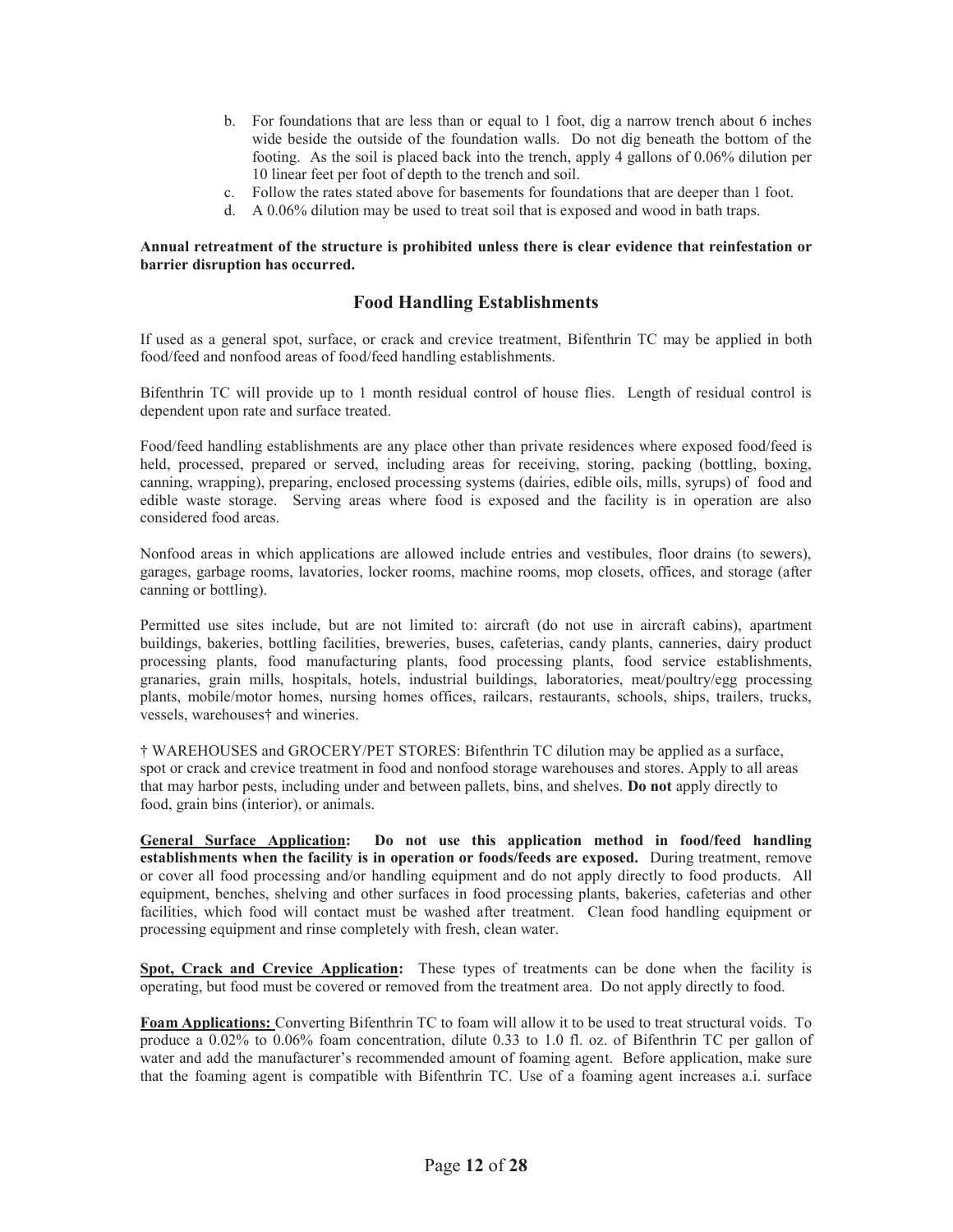contact time on challenging surfaces and provides visual marking of the application. Ensure that the foaming agent is approved for food surface/area contact use.

## **Indoor Uses**

In the home, cover all food processing surfaces and utensils during treatment or thoroughly wash before reuse. Exposed food must be covered or removed. Do not permit humans or pets to contact treated surfaces until the spray has dried.

During any overhead applications to overhead interior areas of structures, cover surfaces below with plastic sheeting or similar materials.

Wear protective clothing, unvented goggles, gloves and respirator, when applying to overhead areas or in poorly ventilated areas. Avoid touching sprayed surfaces until spray has completely dried.

Bifenthrin TC may be used to control ants, carpenter ants, bedbugs, bees, beetles, biting flies, boxelder bugs, , centipedes, cicadas, cockroaches, crickets, earwigs, firebrats, fleas, flies, gnats, millipedes, mosquitoes, moths, scorpions, silverfish, sowbugs (pillbugs), spiders (including Black Widow, Brown Recluse and Hobo Spiders), springtails, stink bugs, ticks (including Brown Dog Ticks), Vinegar (Fruit) Flies, and wasps.

In structures and buildings and on modes of transportation, use a 0.02% to 0.06% suspension (0.33 to 1 fl. oz. per gallon of water) using a crack and crevice, pinstream, spot, coarse, low-pressure spray (25 p.s.i. or less) or with a paint brush.

**Indoor Treatments:** Apply where pests hide**.** These areas include, but are not limited to**,** baseboards, corners, storage areas, closets, around water pipes, doors and windows, attics and eaves, behind and under refrigerators, cabinets, sinks, furnaces, stoves, the underside of shelves, and drawers. Treat with a low pressure, coarse, crack and crevice or spot spray. Pay close attention to cracks and crevices. See also "Foam Applications" in the Food Handling Establishments section. Not for use as a space spray.

**Mixing Directions:** See mixing directions in "Pest Control on Outside Surfaces and Around Buildings" section.

To make a dilution for brush or spray treatments:

-Dilute Bifenthrin TC with water.

-Fill sprayer with the required amount of water.

-Add Bifenthrin TC.

-To ensure proper mixing, close sprayer and shake before use.

-Only mix the amount of solution that is necessary for treatment.

In order to achieve and/or maintain control in times of high pest pressure, retreatment may be needed. Repeat application should only take place if there are signs of renewed insect activity and must not exceed one application per 7 days.

**Ants:** Apply to any ant trails, around doors and windows and other places that ants frequent.

**Bedbugs:** Thorough application should be made to crack and crevices where evidence of bed bugs occurs. Areas of application include bed frames, box springs, inside empty dressers and clothes closets and carpet edges, high and low wall moldings and wallpaper edges. Do not use this product on bed linens, pillows, mattresses or clothes. Remove all clothes and other articles from dressers or clothes closets before application. Allow all treated areas to thoroughly dry before use. Bifenthrin TC is not recommended for use as sole protection against bedbugs. If evidence of bedbugs is found in or on mattresses, use products approved for this use.

Use a 0.03% or 0.06% dilution (0.5 to 1 fluid oz. per gallon of water) for residual pest control in buildings and structures and on modes of transport. Apply either as a crack and crevice, pinstream, spot, coarse, low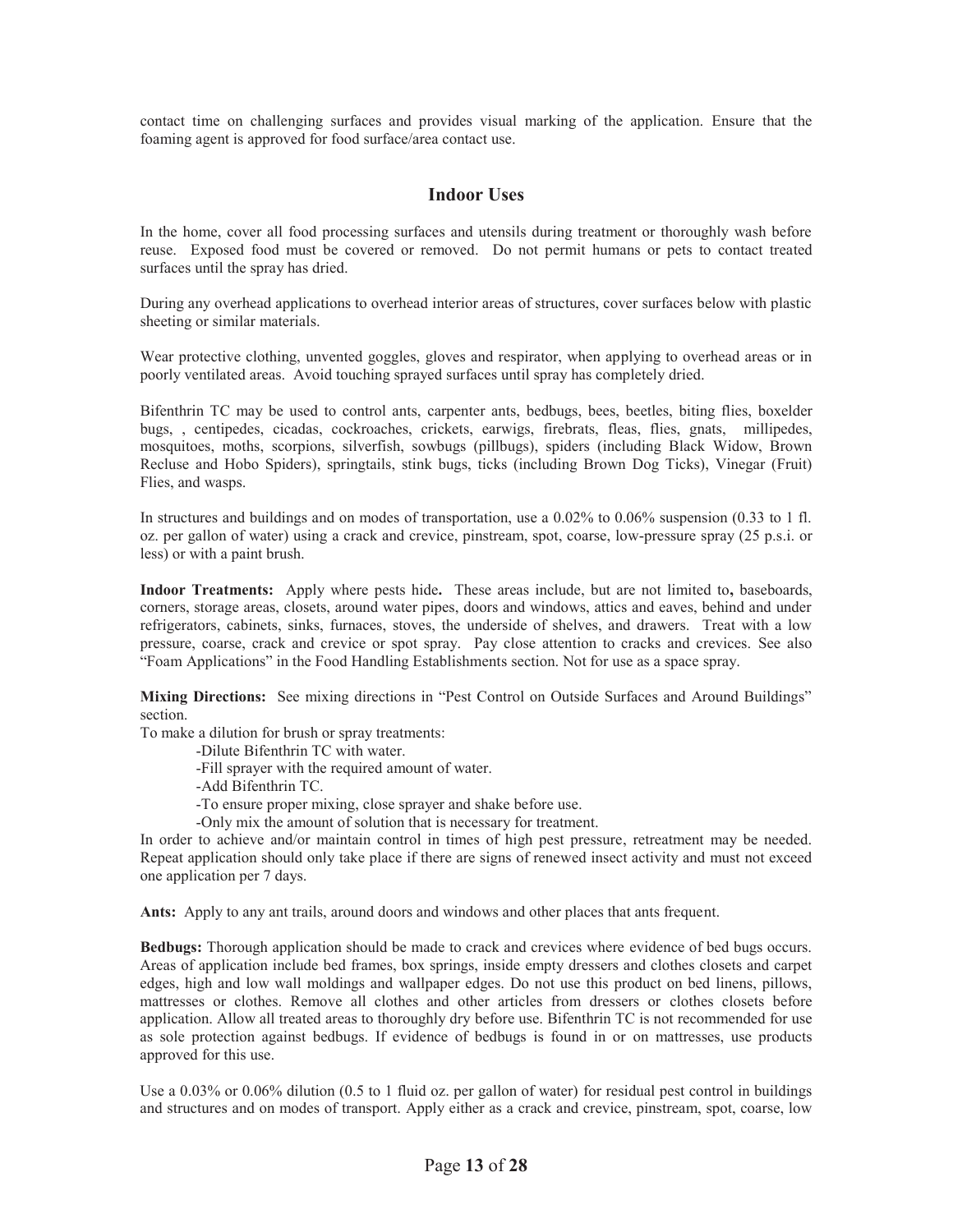pressure spray (25 psi or less) or with a paint brush. Use the higher rate of application (0.06%) on painted and non-porous surfaces.

**Bees and Wasps:** Apply to nests in late evening when these pests are at rest. Spray nests, entrances to nests and surrounding areas thoroughly. Contact as many insects as possible. Retreat if signs of renewed activity exist. Spray liberally into hiding and breeding places, especially under attic rafters, contacting as many insects as possible.

**Boxelder Bugs, Centipedes, Cicadas, Earwigs, Beetles, Millipedes, Pillbugs, Sowbugs, Springtails, and Stink Bugs:** Treat near doors and windows, storage areas, baseboards and other sites where these pests may be found.

**Cockroaches, Crickets, Firebrats, Flies, Gnats, Moths, Mosquitoes, Scorpions, Silverfish, Spiders, and Ticks:** Bifenthrin TC will provide up to 1 month residual control of house flies. Length of residual control is dependent upon rate and surface treated. Use a coarse low- pressure, crack and crevice or spot spray, paying close attention to cracks and crevices. Treat where pests hide. These areas include, attics and eaves, baseboards, closets, corners, storage areas, around water pipes, doors and windows, behind and under cabinets, furnaces, refrigerators, sinks, stoves, and the underside of shelves and drawers.

**Fleas:** Bifenthrin TC will kill fleas for up to 3 months. Vacuum prior to treatment. Apply as a coarse, low pressure spot or crack and crevice treatment to areas frequented by pets, such as under bedding, rugs, next to furniture. Do not apply Bifenthrin TC dilution directly to pets. Treatment must be dry before pet reentry.

**Spider Mites:** Treat houseplants thoroughly but do not allow run off to occur. Ensure the underside of leaves is treated.

**Stored Product Pests (Including Indian Meal Moths, Rice Moths, Tobacco Moths, Flour Beetles, Lesser Grain Borers, Merchant Grain Beetles, Sawtoothed Grain Beetles, Grain Weevils, Warehouse Beetles, Cigarette Beetles, and Dermestid Beetles, Psocids, and other similar pests:** Inspect to locate and remove infested food sources, remove or cover any food items or food serving dishes or utensils prior to treatment. Apply Bifenthrin TC using a 0.02 to 0.06% dilution as a coarse, low pressure spray to areas where these pests hide. Treatment areas include baseboards, corners, storage areas, closets, around water pipes, doors and windows, attics and eaves, behind and under refrigerators, cabinets, sinks, furnaces, and stoves, the underside of shelves, drawers and similar areas. Pay particular attention to cracks and crevices. **Do not** apply directly to food.

## **Livestock and Poultry Housing Structures**

Controls pests of poultry and livestock facilities, including biting flies, filth-breeding flies, fleas, litter beetles, hide beetles, bed bugs, mites and ticks. Apply as a general surface (including directed spray) and/or crack and crevice treatment. Control is enhanced when interior and exterior perimeter applications are made in and around the livestock or poultry housing structures. Normal cleaning practices of the structure also must be followed along with applications of Bifenthrin TC to effectively control crawling and flying insect pests.

For occupied areas of poultry and livestock facilities, apply to indoor cracks and crevices only. Exterior applications to walls and foundation perimeters can help prevent interior infestations of flying and crawling insect pests. Apply Bifenthrin TC at a rate equivalent to 0.33 to 1 fl. oz per 1,000 sq. feet.

For unoccupied areas of poultry and livestock facilities, apply to floors, vertical and overhead surfaces where crawling or flying insect pests may be present. Feeders, waterers and feed carts must be covered before application to prevent contamination. Do not apply to milk rooms. Pay attention to animal areas including stanchions, pipes, windows, doors and areas where insect pests hide or congregate. Exterior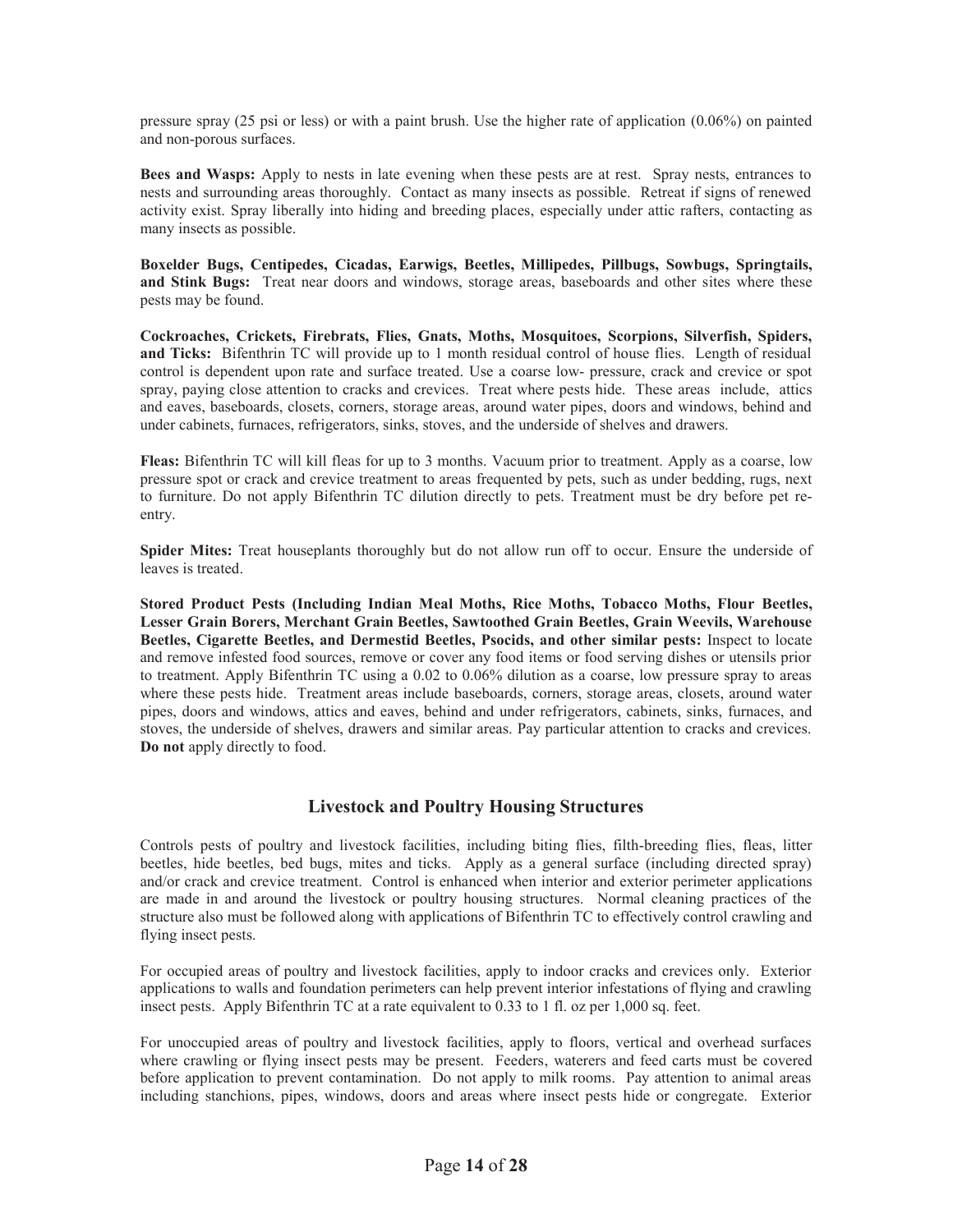applications to walls and foundation perimeters can help prevent interior infestations of flying and crawling insect pests. Apply Bifenthrin TC at a rate equivalent to 0.33 to 1 fl. oz per 1,000 sq. feet.

To control bed bugs, mites and ticks in animal facilities, treat cracks/crevices, walls, posts, nest boxes and mobile side curtains. Do not apply Bifenthrin TC directly to animals.

For adult fly control in and around animal facilities, spray application should target areas where flies will rest, such as the ceiling, rafters and trusses. Also treat windows, interior and exterior walls and supports, fences and vegetation. Bifenthrin TC suspension may be sprayed on manure in areas where fly larvae are abundant and the area cannot be cleaned.

For poultry houses, apply to floor area (birds grown on litter) or to walls, posts and cage framing (birds grown in cages). Application should also be made into cracks and crevices around insulation. Reapply after each grow out or de-caking and sanitization procedure, but not more frequently than every 8 weeks. Indoor control can be enhanced by making perimeter treatments around the outside of building foundations to prevent immigrating adult beetles. Apply in a uniform band 2 to 3 feet up and 6 to 10 feet out from the structure. Maintaining a year-round treatment program will prevent background populations from reaching problem levels.

To control beetles in houses containing birds grown on litter apply Bifenthrin TC at a rate equivalent to 0.33 to 1 fl. oz per 1,000 sq. feet to litter after birds are removed and during tilling. If litter is removed and replaced with fresh litter, apply Bifenthrin TC at a rate equivalent to 0.33 to 1 fl. oz per 1, 000 sq. feet to bare soil or concrete, and treat new litter after it is spread. Apply spray to inside walls, posts and exterior perimeter. Reapply between each flock.

To control beetles in broiler-breeder houses, apply as directed above for litter and soil/floor treatment.

To control beetles in caged-layer houses, do not treat accumulated manure as it will likely disrupt natural enemies that control fly breeding. Instead, treat the perimeter of the manure at a rate equivalent to 0.33 to 1 fl. oz of Bifenthrin TC per 1,000 sq. feet. Pit walls, posts and exterior of structure should also be sprayed. Reapply between each flock.

Allow Bifenthrin TC treatment to dry before applying disinfectants.

Insecticide Class Rotations: In order to avoid problems with developed resistance to insecticides it is important to rotate to an insecticide of a different class each 2-3 flocks. It is best to attempt to use 3 different classes of insecticides during a calendar year.

DO NOT apply Bifenthrin TC as a general surface spray when animals are present in the facility. Allow applications to dry before restocking the facility. Treatment may be made to cracks and crevices when animals are present.

DO NOT apply Bifenthrin TC to any animal feed, water or watering equipment.

DO NOT contaminate any animal feed, food or water in and around livestock or poultry housing when making applications.

## **Lawns**

Use Bifenthrin TC as a broadcast treatment. To accomplish uniform control when applying to dense grass foliage, use volumes of up to 10 gallons per 1000 square feet.

To ensure control of sub-surface pests including Mole Crickets using low volume treatments, (i.e. less than 2 gallons per 1000 square feet), immediately follow the treatment with irrigation of the treated area with at least 0.25 inches of water.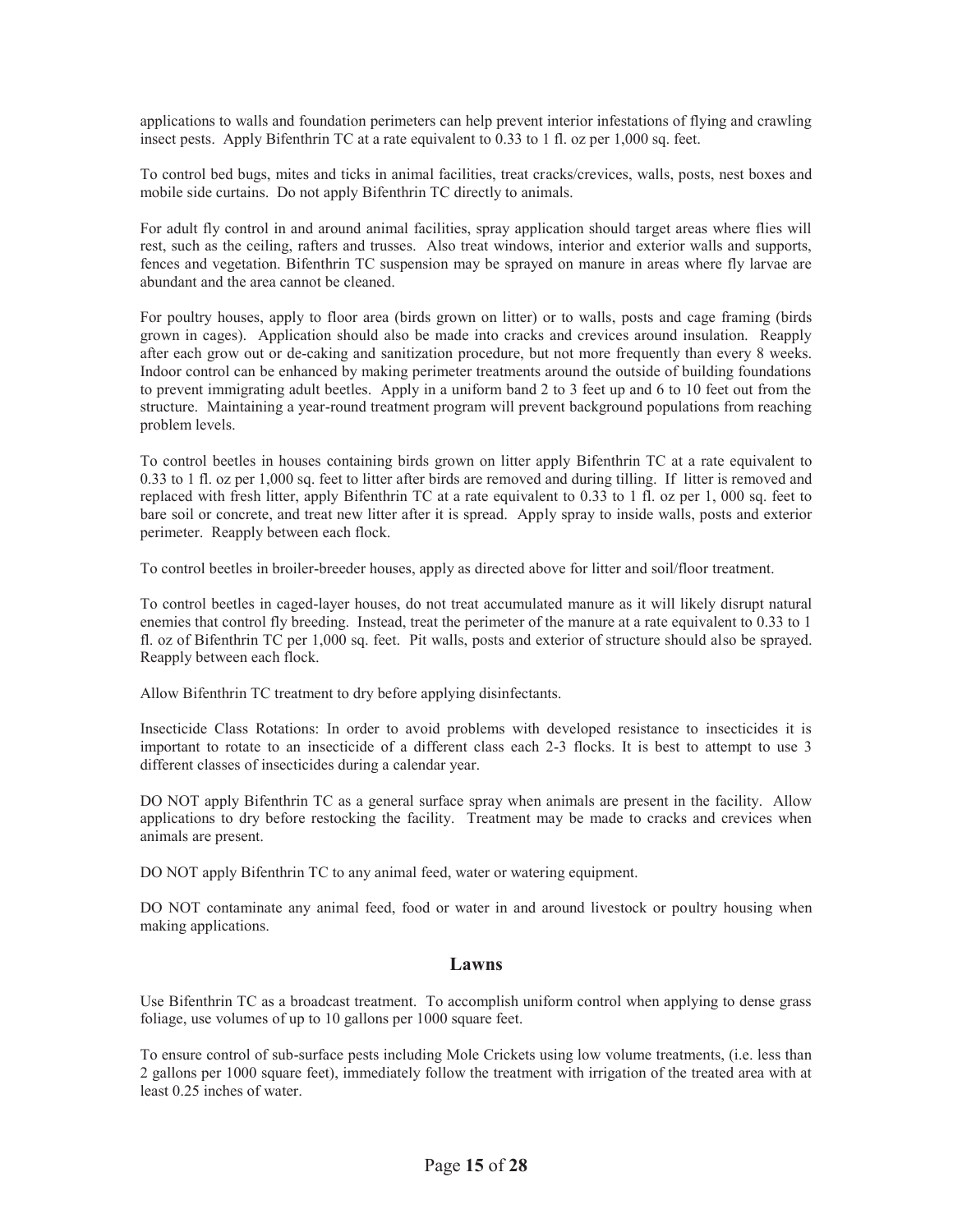#### **Lawn Application Rates**

Under typical conditions, the application rates shown in the table below will provide control of the listed pests. Bifenthrin TC may, however, be applied at up to 1 fl. oz. per 1000 square feet at the discretion of the applicator. Maximum residual control requires the higher treatment rates.

| Pest                               | <b>Application Rate Bifenthrin TC</b> |
|------------------------------------|---------------------------------------|
| Armyworms <sup>1</sup>             | $0.18 - 0.25$                         |
| Cutworms <sup>1</sup>              | fluid oz. per 1000 sq. ft.            |
| Sod Webworm <sup>1</sup>           |                                       |
| Annual Bluegrass Weevil            | $0.25 - 0.5$                          |
| (Hyperodes)(Adult) <sup>2</sup>    | fluid oz. per 1000 sq. ft.            |
| Banks Grass Mite <sup>6</sup>      |                                       |
| Billbugs (Adult) <sup>3</sup>      |                                       |
| <b>Black Turfgrass Ataenius</b>    |                                       |
| Adult <sup>4</sup>                 |                                       |
| Centipedes                         |                                       |
| Crickets                           |                                       |
| Earwigs                            |                                       |
| Fleas (Adult)                      |                                       |
| Grasshoppers                       |                                       |
| Leafhoppers                        |                                       |
| Mealybugs                          |                                       |
| Millipedes                         |                                       |
| Mites <sup>6</sup>                 |                                       |
| Pillbugs                           |                                       |
| Sowbugs                            |                                       |
| Crane Flies <sup>12</sup>          | 0.5 fl oz. Per 1000 sq. Ft.           |
| Ants                               | $\overline{0.5} - 1.0$                |
| Chinch Bugs <sup>5</sup>           | fluid oz. per 1000 sq. ft.            |
| Fleas $(Larvae)^7$                 |                                       |
| Imported Fire Ants <sup>8</sup>    |                                       |
| Japanese Beetle (Adult)            |                                       |
| Mole Cricket (Adult) <sup>9</sup>  |                                       |
| Mole Cricket (Nymph) <sup>10</sup> |                                       |
| <b>Stink Bugs</b>                  |                                       |
| $Ticks^{11}$                       |                                       |

**In New York State, this product may not be applied to any grass or turf area within 100 feet of a water body (lake, pond, river, stream, wetland, or drainage ditch).** 

#### **In New York State, do make a single repeat application of Bifenthrin TC if there are signs of renewed insect activity, but not sooner than two weeks after the first application.**

#### **Notes**

**Armyworms, Cutworms, and Sod Webworms:** Postpone irrigation or mowing for 24 hours after application to obtain the best possible control. Higher treatment rates (up to 1 fluid oz. per 1000 square feet) may be necessary if high pest pressure exists and if the grass is maintained taller than 1 inch.

²**Annual Bluegrass Weevil (Hyperodes) adults:** Treatment of this species should be timed as they travel into grass areas and away from their overwintering sites. Travel usually begins when *Forsythia* is in full bloom and ends when *Cornus florida* (flowering dogwood) is in full bloom. For additional detailed information regarding treatment timing, check with your State Cooperative Extension Service.

³**Billbug adults**: Treatment of adult billbugs should be made when they are first noticed in April and May. To optimize treatment timing, degree day models have been developed. For detailed information particular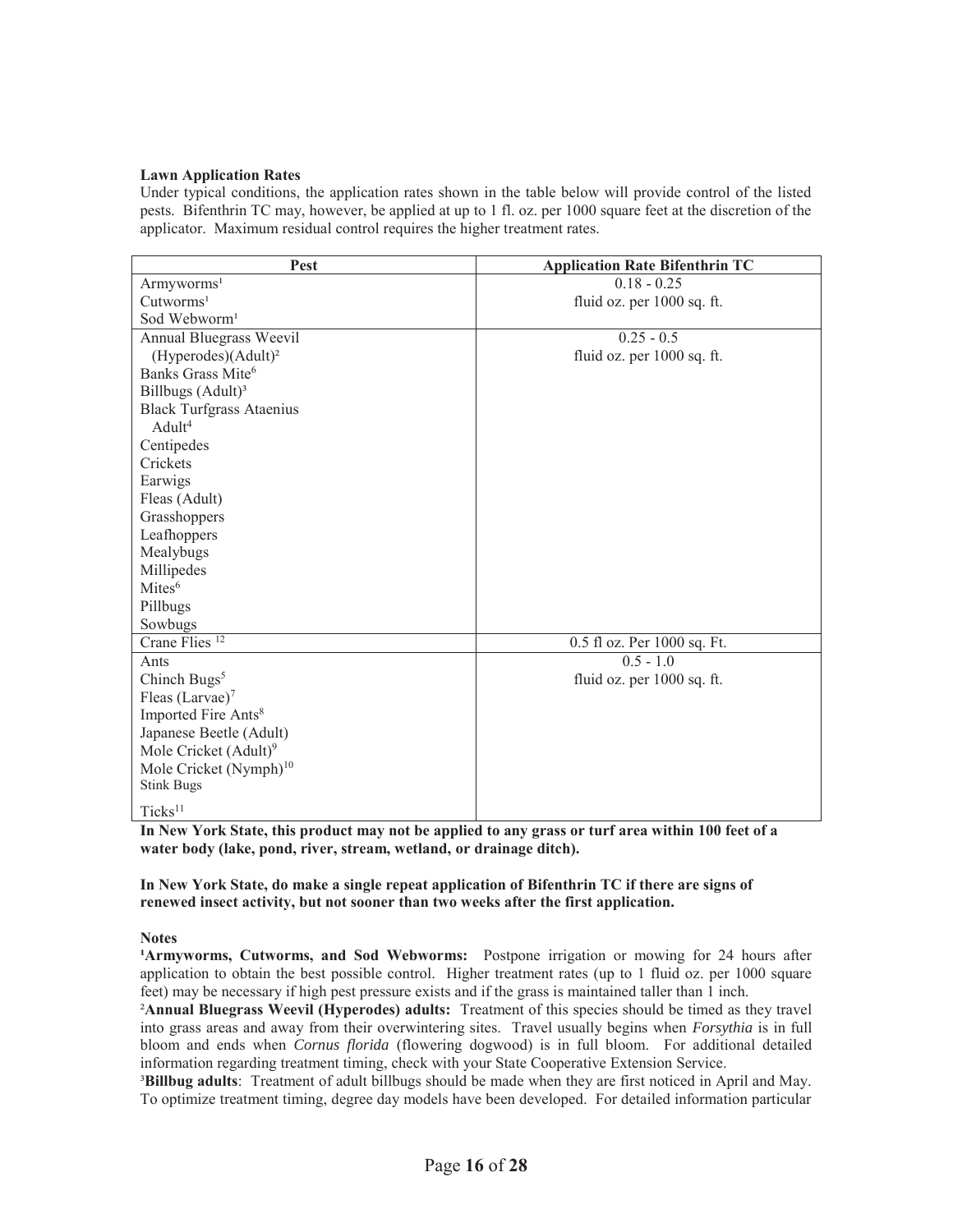to your region, check with your State Cooperative Extension Service. Spring treatments for billbug adults will also offer control of over-wintered chinch bugs in temperate climates.

<sup>4</sup>Black Turfgrass Ataenius adults: In order to control the 1<sup>st</sup> and 2<sup>nd</sup> generation of black turfgrass ataenuis adults, respectively, treatments should take place in May and July. Time the May treatment to match with the full bloom stage of Vanhoutte spiraea (*Spiraea vanhoutte)* and horse chestnut (*Aesculus hippocastanum).* Time the July treatment to match with the blooming Rose of Sharon (*Hibiscus syriacus).* 

<sup>5</sup>Chinch Bugs: Mostly found in the thatch layer, chinch bugs infest the base of grass plants. In order to optimize the penetration of the insecticide to location of the chinch bugs, irrigation of the grass prior to treatment may be necessary. If grass is being kept at a long mowing height or if the thatch layer is excessive, use higher volume treatments. It may be necessary to use higher application rates (up to 1 fluid oz. per 1000 square feet) to control populations made up of both adults and nymphs in mid-summer.

6 **Mites:** Apply Bifenthrin TC in combination with a labeled rate of a surfactant to achieve optimal control of eriophyid mites. A second application may be needed 5 to 7 days after the first to ensure optimal control.

7 **Flea larvae:** Immature fleas mature in shaded areas accessible to pets or other animals. When treating these areas use a higher volume treatment so that the insecticide penetrates into the soil. NOTE: If adult fleas on lawn areas are being controlled by applying Bifenthrin TC at a rate of 0.25 fl. oz. per 1000 square feet, then the rate of larval application can be accomplished by two- to four-fold increase in spray volume.

8 **Imported Fire Ants:** The best control will be achieved by using broadcast treatments in combination with mound drenches. This will control present colonies along with foraging workers and newly mated flyin queens. It is critical either to use high volume treatments or to irrigate prior to application if the soil is dry. Apply 1 fl. oz. per 1,000 square feet when using broadcast treatments. For mound drenches, dilute 1 teaspoon of Bifenthrin TC per gallon of water and use 1 to 2 gallons of finished dilution using sufficient force to penetrate the top and allow dilution to flood ant channels. Treat a four-foot diameter around each ant mound. Application should be made in late evening or early morning when it is cooler (65° - 80° when insects are most active. NOTE: A spray rig calibrated to apply 1 fluid oz. per 1,000 square feet of Bifenthrin TC in 5 gallons per 1,000 square feet contains the equivalent dilution (1 teaspoon per gallon) required for fire ant mound drenches in the spray tank.

9 **Mole Cricket adults:** Since the preferred grass areas are subject to constant invasion in early spring by the active adult stage, it is can be difficult maintain control of adult mole crickets. It is ideal to treat the areas as late in the day as possible and water immediately after application with up to 0.5 inches of water. To ensure maximum contact when soil is dry, it is necessary to irrigate prior to treatment to bring the adult mole crickets closer to the soil surface. To obtain optimal control of potential nymphal populations, the grass areas preferred by adult mole crickets should be treated at immediately prior to peak hatch stage. (See note 10 below).

<sup>10</sup>Mole Cricket nymphs: Treat grass areas that are preferred by adult mole crickets in the spring just before peak egg hatch. Young nymphs are more vulnerable to insecticidal treatment at this stage because they are close to the soil surface where the insecticide is most concentrated and thereby providing the most efficient control. For larger more damaging nymphal stages later in the year, it may be necessary to use higher application rates more frequent. It is ideal to treat the areas as late in the day as possible and water immediately after application with up to 0.5 inches of water. To ensure maximum contact when soil is dry, it is necessary to irrigate prior to treatment to bring the adult mole crickets closer to the soil surface. 11**Ticks (including ticks that may transmit Lyme Disease and Rocky Mountain Spotted Fever):** Make

application to the entire area where contact with ticks may occur. Do not make spot treatments. When applying to areas with heavy leaf litter or dense ground cover use higher spray volumes. To attain and/or sustain control in times of high pest pressure, retreatments may be necessary; retreat only if signs of continued or renewed tick activity are present. Repeat treatments must not be made more often than once per 7 days. **Deer ticks (***ixodes sp.***)** have a four-stage life cycle spanning 2 years. Treat in late fall and/or early spring to both larval and nymphal stages present in leaf litter and the soil, and adults living in the grass and low-lying vegetation above ground. **American dog ticks** invade suburban settings in areas where residences and dwellings are constructed on former fields or wooded areas. These pests normally gather by paths or roadways where they are likely to find a host. To control tick larvae, nymphs and adults, treatments should take place, as needed, from mid spring to early fall. 12 **Crane Flies:** Treatments can be made to control early to mid-season larvae (approximately August-

February) as they feed on plant crowns. Treatments made to late-season larvae (approximately March, April) may only provide suppression.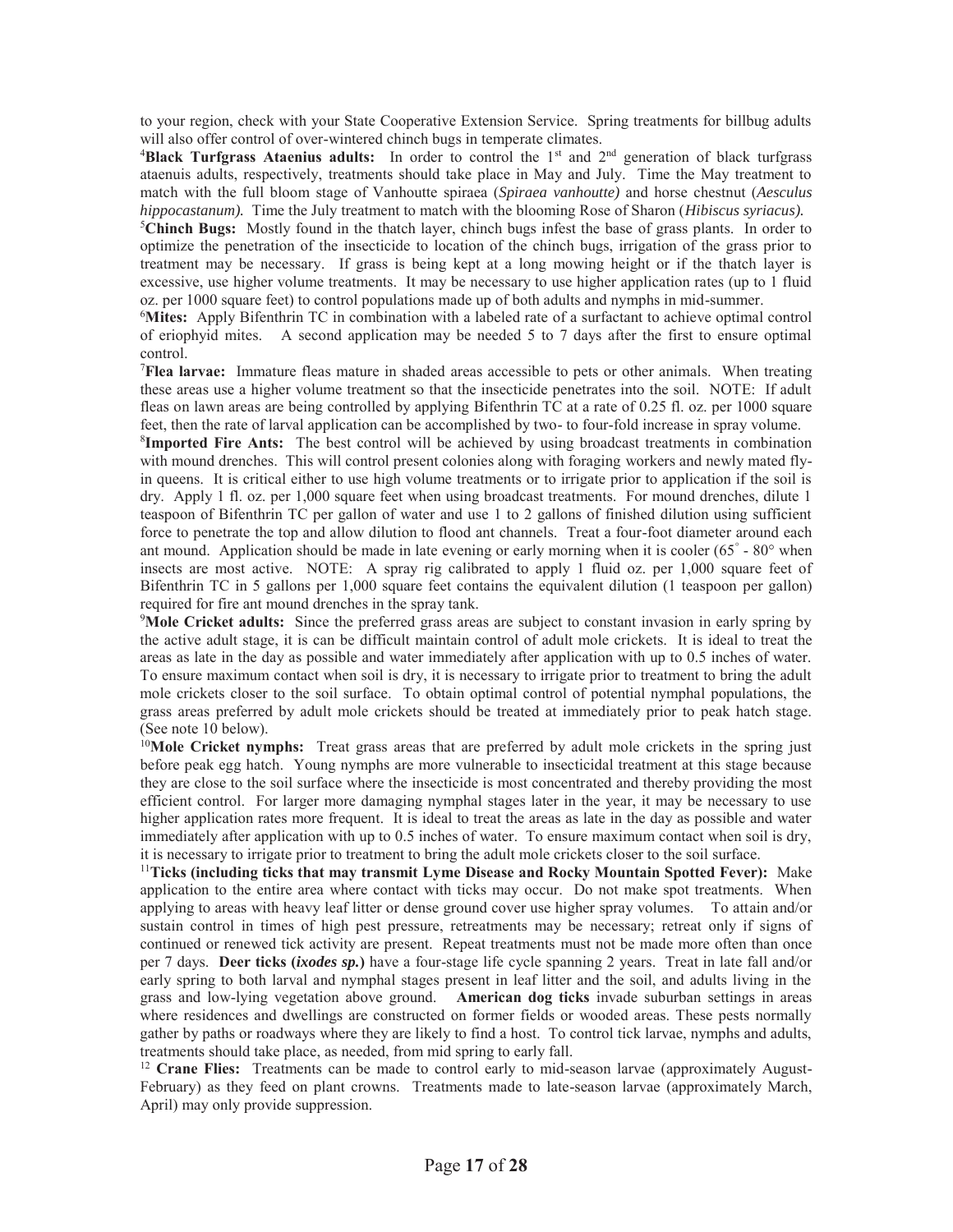| Application        | <b>Application</b>  | Fluid Ounces* of Bifenthrin TC Diluted to these Volumes of Finished |                |         |         |
|--------------------|---------------------|---------------------------------------------------------------------|----------------|---------|---------|
| Volume:            | Rate:               | <b>Spray</b>                                                        |                |         |         |
| <b>Gallons Per</b> | <b>Fluid Ounces</b> |                                                                     | $\overline{5}$ | 10      | 100     |
| 1,000 Sq. Ft.      | per 1,000 Sq. Ft.   | gallon                                                              | gallons        | gallons | gallons |
| 1.0                | 0.18                | 0.18                                                                | 0.90           | 1.8     | 18.0    |
| 1.0                | 0.25                | 0.25                                                                | 1.25           | 2.5     | 25.0    |
| 1.0                | 0.5                 | 0.5                                                                 | 2.5            | 5.0     | 50.0    |
| 1.0                | 1.0                 | 1.0                                                                 | 5.0            | 10.0    | 100.0   |
| 2.0                | 0.18                | $\overline{\phantom{0}}$                                            | 0.45           | 0.90    | 9.0     |
| 2.0                | 0.25                | 0.13                                                                | 0.63           | 1.25    | 12.5    |
| 2.0                | 0.5                 | 0.25                                                                | 1.25           | 2.5     | 25.0    |
| 2.0                | 1.0                 | 0.5                                                                 | 2.5            | 5.0     | 50.0    |
| 3.0                | 0.18                | $\overline{\phantom{0}}$                                            | 0.30           | 0.60    | 6.0     |
| 3.0                | 0.25                |                                                                     | 0.42           | 0.83    | 8.3     |
| 3.0                | 0.5                 | 0.17                                                                | 0.83           | 1.67    | 16.7    |
| 3.0                | 1.0                 | 0.33                                                                | 1.67           | 3.33    | 33.3    |
| 4.0                | 0.18                |                                                                     | 0.23           | 0.45    | 4.5     |
| 4.0                | 0.25                |                                                                     | 0.31           | 0.63    | 6.3     |
| 4.0                | 0.5                 | 0.13                                                                | 0.63           | 1.25    | 12.5    |
| 4.0                | 1.0                 | 0.25                                                                | 1.25           | 2.5     | 25.0    |
| 5.0                | 0.18                |                                                                     | 0.18           | 0.36    | 3.6     |
| 5.0                | 0.25                |                                                                     | 0.25           | 0.5     | 5.0     |
| 5.0                | 0.5                 | 0.1                                                                 | 0.5            | 1.0     | 10.0    |
| 5.0                | 1.0                 | 0.2                                                                 | 1.0            | 2.0     | 20.0    |
| 10.0               | 0.18                |                                                                     | $\sim$         | 0.18    | 1.8     |
| 10.0               | 0.25                |                                                                     | 0.13           | 0.25    | 2.5     |
| 10.0               | 0.5                 |                                                                     | 0.25           | 0.5     | 5.0     |
| 10.0               | 1.0                 | 0.1                                                                 | 0.5            | 1.0     | 10.0    |

**Bifenthrin TC Lawn Dilution Chart** 

\*To convert to millimeters, multiply by 29.57

1 fluid ounce =  $29.57$  ml = 2 tablespoons = 6 teaspoons

Do not use household utensils to measure Bifenthrin TC.

## **Ornamentals and Trees**

Treat with 0.125 to 1.0 fl. oz. of Bifenthrin TC per 1,000 square feet or 5.4 to 43.5 fl. oz. per 100 gallons for ornamental applications. As long as the highest label rate (1.0 fl. oz. per 1000 square feet or 43.5 fl. oz. per 100 gallons) is not exceeded, Bifenthrin TC can be diluted and used in different volumes of water. If diluted with water or other carriers, low volume equipment can be used for application as long as the highest label rate (1.0 fl. oz. per 1000 square feet or 43.5 fl. oz. per 100 gallons) is not exceeded.

Treat as a full coverage foliar spray using the stated application rate. If pest pressure and density of foliage increases, repeat treatments using higher rates may be needed to reach the desired control. Repeat treatments must not be made more often than once per 7 days.

Before application to entire planting, test treat a small number of plants and watch for signs of sensitivity. Some plant species may be sensitive to the final spray solution.

To avoid or delay pest resistance, it is recommended to use an alternate class of pesticide in any application program.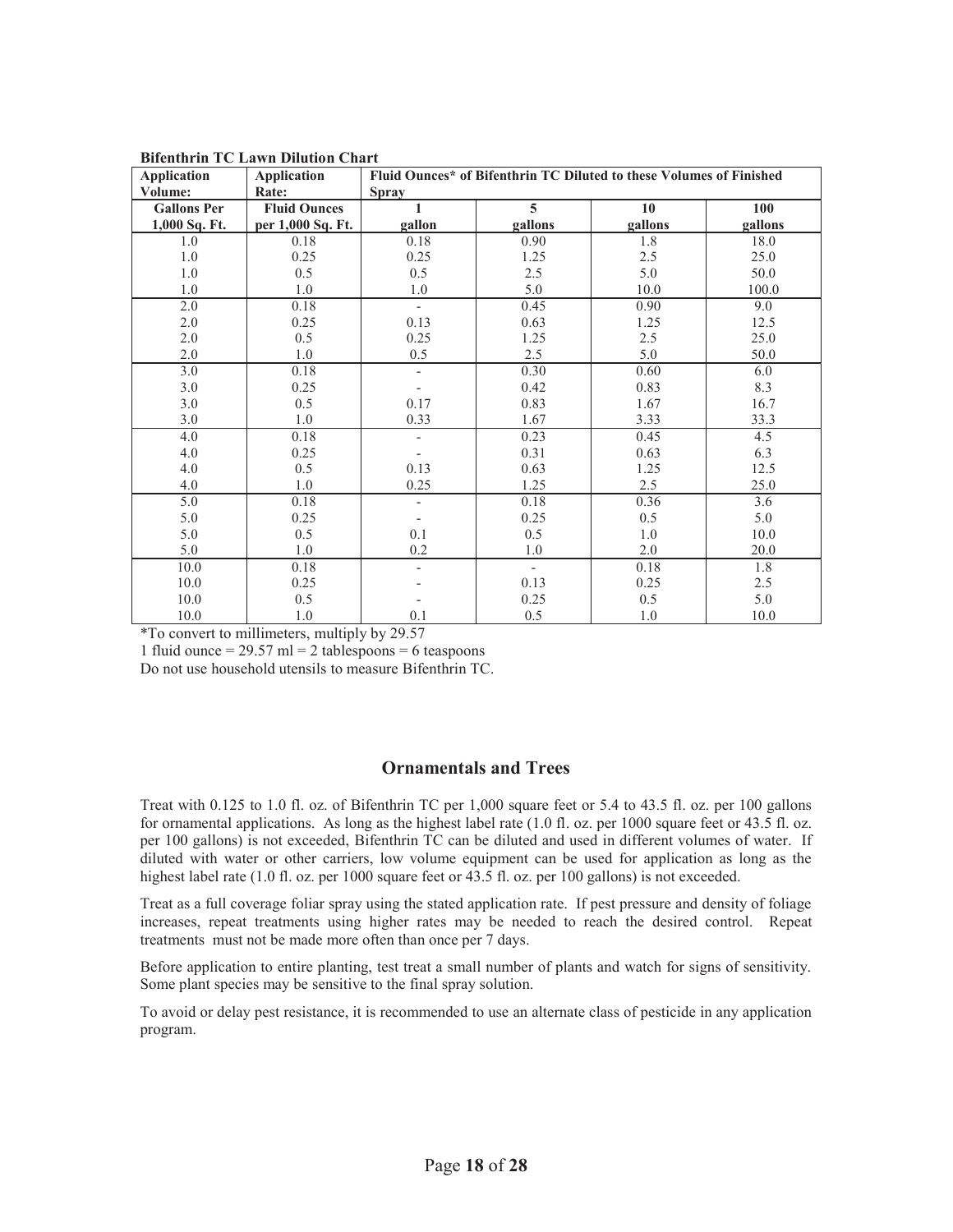#### **Greenhouses and Interiorscapes**

Use this product, either alone or tank mixed with other products, including insect growth regulators, to control a wide spectrum of insects and mites on trees, shrubs, foliage plants, non-bearing fruit and nut trees, and flowers in greenhouses and interiorscapes including hotels, shopping malls, office building, etc.

|                 | <b>Application Volume: Gallons</b><br>Per | Application<br>Rate: Fl. Oz. | Fluid Ounces* of Bifenthrin TC Diluted to these<br><b>Volumes of Finished Spray</b> |           |            |             |
|-----------------|-------------------------------------------|------------------------------|-------------------------------------------------------------------------------------|-----------|------------|-------------|
|                 |                                           | per                          |                                                                                     |           |            |             |
| $1,000$ sq. ft. | Acre                                      | $1,000$ sq. ft.              | 1 gallons                                                                           | 5 gallons | 10 gallons | 100 gallons |
| 2.3             | 100                                       | 0.125                        |                                                                                     | 0.27      | 0.54       | 5.4         |
| 2.3             | 100                                       | 0.25                         | 0.11                                                                                | 0.54      | 1.08       | 10.8        |
| 2.3             | 100                                       | 0.5                          | 0.22                                                                                | 1.09      | 2.17       | 21.7        |
| 2.3             | 100                                       | 1.0                          | 0.44                                                                                | 2.17      | 4.35       | 43.5        |
| 4.6             | 200                                       | 0.125                        |                                                                                     | 0.14      | 0.27       | 2.7         |
| 4.6             | 200                                       | 0.25                         |                                                                                     | 0.27      | 0.54       | 5.4         |
| 4.6             | 200                                       | 0.5                          | 0.11                                                                                | 0.54      | 1.09       | 10.9        |
| 4.6             | 200                                       | 1.0                          | 0.22                                                                                | 1.09      | 2.17       | 21.7        |
| 6.9             | 300                                       | 0.125                        |                                                                                     |           | 0.18       | 1.8         |
| 6.9             | 300                                       | 0.25                         |                                                                                     | 0.18      | 0.36       | 3.6         |
| 6.9             | 300                                       | 0.5                          |                                                                                     | 0.36      | 0.72       | 7.2         |
| 6.9             | 300                                       | 1.0                          | 0.15                                                                                | 0.72      | 1.45       | 14.5        |

**Bifenthrin TC Ornamental Dilution Chart** 

\*To convert to millimeters, multiply by 29.57

300 gallons per acre is a typical application volume for landscape ornamental applications.

1 fluid ounce  $= 29.57$  ml  $= 2$  tablespoons  $= 6$  teaspoons

Do not use household utensils to measure Bifenthrin TC.

**Calculating Dilution Rates using the Ornamental Application Rates Table and the Bifenthrin TC Ornamental Dilution Chart:** To determine the proper dilution of Bifenthrin TC that is required to control specific pests, follow the steps below:

- 1. Determine the target pest that is the least susceptible (i.e., the pest that requires the highest application rate for effective control).
- 2. Choose a treatment rate in terms of fl. oz. of Bifenthrin TC.
- 3. Determine the dilution volume necessary for the treatment.
- 4. Use the proper amount of Bifenthrin TC that must be mixed in your preferred volume of water as shown in the Ornamental Dilution Chart.

As an example, if you were treating for Cutworms, the Ornamental Application Rates table shows that 0.125 – 0.25 fluid ounces of Bifenthrin TC should be applied per 1,000 square feet. Select the application rate of 0.25 fluid oz. per 1,000 square feet due to evidence of high pest pressure. The application volume is determined to be 300 gallons per acre, which is equivalent to 6.9 gallons per 1,000 square feet. The corresponding value in the Ornamental Dilution Chart shows that 0.36 fluid oz. of Bifenthrin TC must be mixed with 10 gallons of water.

#### **Ornamental Application Rates**

Under typical conditions, the application rates in the table below will offer optimal control of the listed pests, but Bifenthrin TC can be used at up to 1 fl. oz. per 1000 square feet (43.5 fl. oz. per 100 gallons) at the discretion of the applicator. When maximum residual control is preferred, higher listed treatment rates are necessary.

| Pest                  | <b>Application Rate Bifenthrin TC</b>                                    |              |  |  |
|-----------------------|--------------------------------------------------------------------------|--------------|--|--|
|                       | Fluid Ounces per 1,000 square ft.<br><b>Fluid Ounces per 100 gallons</b> |              |  |  |
| Bagworms <sup>1</sup> | $0.125 - 0.25$                                                           | $5.4 - 10.8$ |  |  |
| Cutworms              |                                                                          |              |  |  |
| Elm Leaf Beetles      |                                                                          |              |  |  |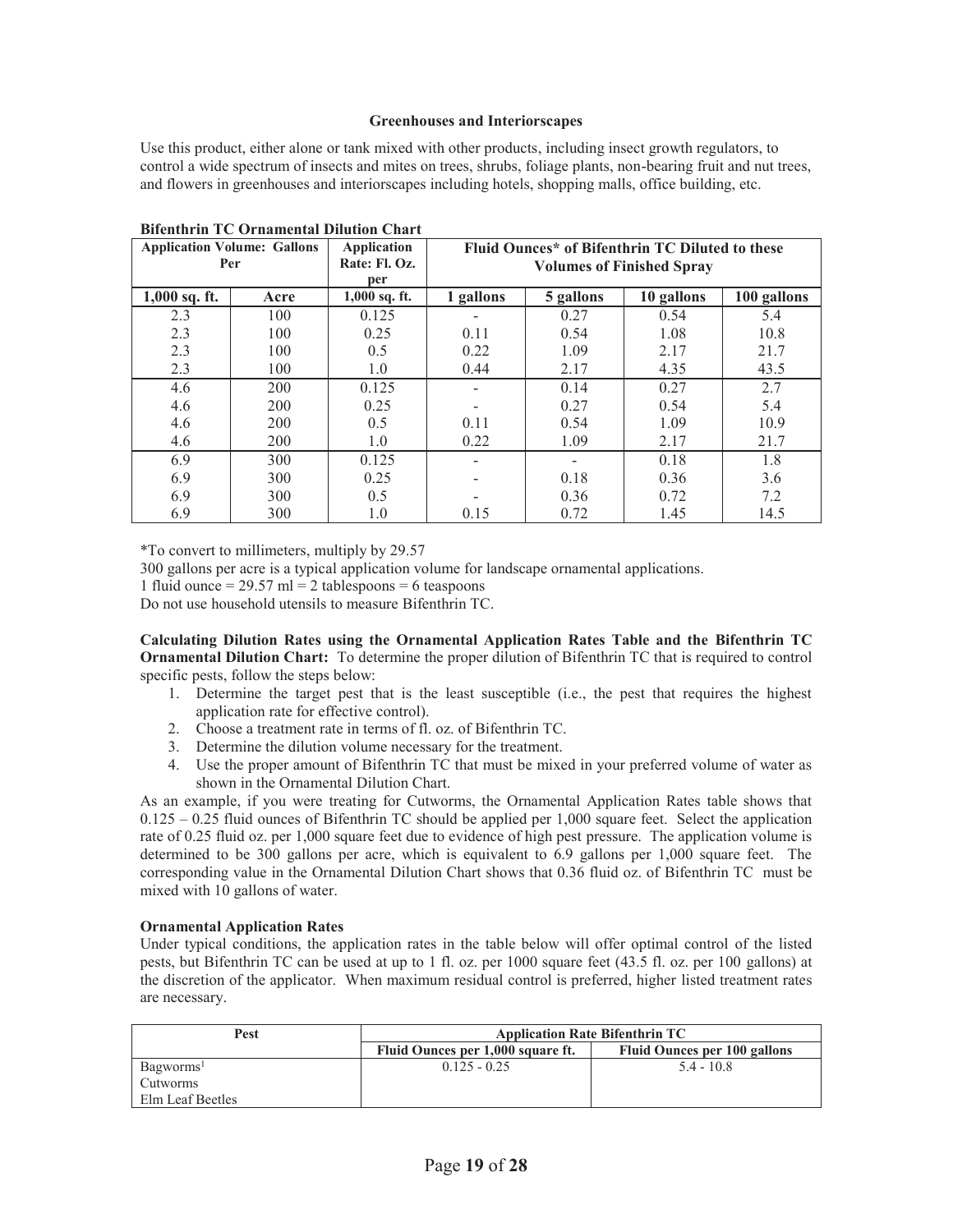| Fall Webworms                                 |                                                                            |               |  |
|-----------------------------------------------|----------------------------------------------------------------------------|---------------|--|
| Gypsy Moth Caterpillars                       |                                                                            |               |  |
| Lace Bugs                                     |                                                                            |               |  |
| Leaf Feeding Caterpillars                     |                                                                            |               |  |
| Tent Caterpillars                             |                                                                            |               |  |
| Adelgids <sup>†</sup>                         | $0.25 - 0.5$                                                               | $10.8 - 21.7$ |  |
| Aphids                                        |                                                                            |               |  |
| Bees                                          |                                                                            |               |  |
|                                               |                                                                            |               |  |
| Beet Armyworm<br>Beetles <sup>2,†</sup>       |                                                                            |               |  |
|                                               |                                                                            |               |  |
| Black Vine Weevil (Adults)                    |                                                                            |               |  |
| <b>Brown Soft Scales</b>                      |                                                                            |               |  |
| <b>Broad Mites</b>                            |                                                                            |               |  |
| <b>Budworms</b>                               |                                                                            |               |  |
| California Red Scale (Crawlers) <sup>13</sup> |                                                                            |               |  |
| Centipedes                                    |                                                                            |               |  |
| Cicadas <sup>†</sup>                          |                                                                            |               |  |
| Citrus Thrips                                 |                                                                            |               |  |
| Clover Mites                                  |                                                                            |               |  |
| Crickets                                      |                                                                            |               |  |
| Diaprepes (Adults)                            |                                                                            |               |  |
| Earwigs                                       |                                                                            |               |  |
| European Red Mite                             |                                                                            |               |  |
| Flea Beetles                                  |                                                                            |               |  |
| Fungus Gnats (Adults)                         |                                                                            |               |  |
| Grasshoppers                                  |                                                                            |               |  |
| Japanese Beetle (Adult) <sup>†</sup>          |                                                                            |               |  |
| Leafhoppers                                   |                                                                            |               |  |
| Leafrollers                                   |                                                                            |               |  |
| Mealybugs                                     |                                                                            |               |  |
| Millipedes                                    |                                                                            |               |  |
| Mites                                         |                                                                            |               |  |
| Orchid Weevil                                 |                                                                            |               |  |
| Pillbugs                                      |                                                                            |               |  |
| Pine Needle Scales (Crawlers) <sup>2</sup>    |                                                                            |               |  |
| Plant Bugs (Including Lygus spp.)             |                                                                            |               |  |
| Psyllids <sup>†</sup>                         |                                                                            |               |  |
| San Jose Scales (Crawlers) <sup>2</sup>       |                                                                            |               |  |
| Scorpions                                     |                                                                            |               |  |
| Sowbugs                                       |                                                                            |               |  |
| Spider Mites <sup>3</sup>                     |                                                                            |               |  |
| Spiders                                       |                                                                            |               |  |
| Spittlebugs <sup>†</sup>                      |                                                                            |               |  |
| Thrips                                        |                                                                            |               |  |
| Tip Moths                                     |                                                                            |               |  |
| Treehoppers <sup>†</sup>                      |                                                                            |               |  |
| Twig Borers <sup>2</sup>                      |                                                                            |               |  |
| Wasps                                         |                                                                            |               |  |
| Weevils <sup>2</sup>                          |                                                                            |               |  |
| Whiteflies                                    |                                                                            |               |  |
| Ants                                          | $0.5 - 1.0$                                                                | $21.7 - 43.5$ |  |
| Imported Fire Ants**                          |                                                                            |               |  |
| Leafminers                                    |                                                                            |               |  |
| Pecan Leaf Scorch Mite                        |                                                                            |               |  |
| Pine Shoot Beetle (Adults)                    |                                                                            |               |  |
|                                               |                                                                            |               |  |
| Sawfly larvae<br>Spider Mites <sup>3</sup>    |                                                                            |               |  |
| <b>Stink Bugs</b>                             |                                                                            |               |  |
|                                               |                                                                            |               |  |
| Mosquitoes                                    | See directions for use in mosquito control in the section titled "Mosquito |               |  |
|                                               | Control"                                                                   |               |  |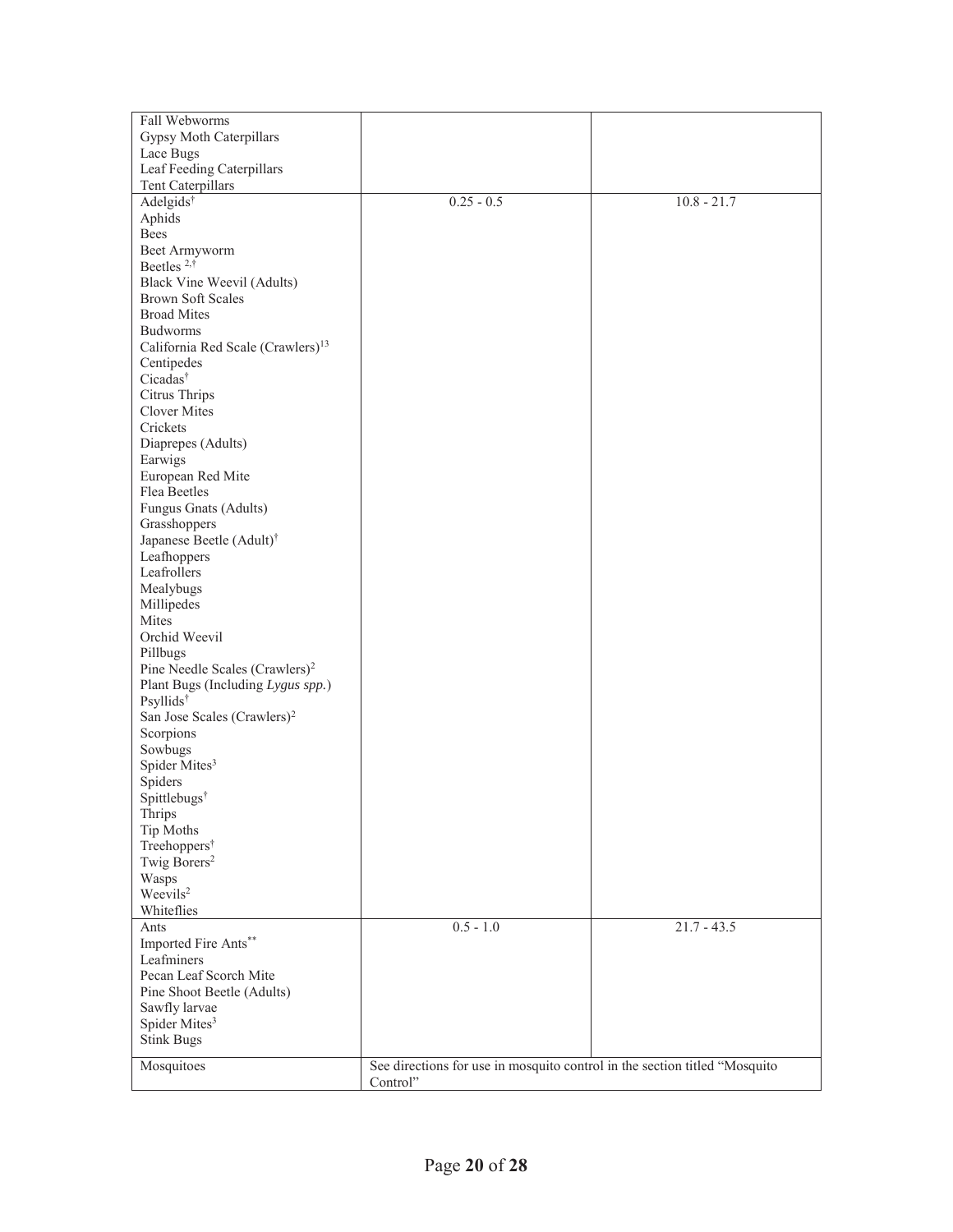**1Bagworms:** For optimum control treat when larvae have started to hatch and are young, directing spray to contact as many larvae as possible.

**2 Beetles, Scale Crawlers, Twig Borers, and Weevils:** Apply to plant foliage; also treat trunks, stems, and twigs.

**3 Spider Mites:** Apply during spring and mid-summer for most effective control of twospotted spider mites. During mid- to late-summer it may be necessary to make more frequent treatments, possibly at higher rates suitable control. Control may be enhanced by adding a surfactant or horticultural oil or by combining Bifenthrin TC with other products registered to control mites. Applications of Bifenthrin TC may be alternated with chemicals offering other modes of action delay or prevent control resistance by twospotted spider mites. For recommendations on resistance management in your region check with your local Cooperative Extension Service.

\*\*For foraging ants.

**†** Not for use in California.

## **Pest Control on Outside Surfaces and Around Buildings**

Follow Additional Application Restrictions for Residential Outdoor Surface and Space Sprays under DIRECTIONS FOR USE.

Bifenthrin TC will provide up to 1 month residual control of house flies. Length of residual control is dependent upon rate and surface treated.

Applications to vertical exterior surfaces (e.g., foundations) are permitted to a maximum height of 3 feet from ground level. Sections of vertical exterior surfaces that abut non- porous horizontal surfaces can only be treated if either 1) these sections are protected from rainfall and spray from sprinklers or 2) they do not drain into a sewer, storm drain, or curbside gutter (e.g., not to sections that abut driveways or sidewalks that drain into streets.)

Bifenthrin TC may be used to control Ants, including Carpenter Ants and Fire Ants, Armyworms, Lady Beetles, Bees, Beetles† , Biting Flies, Boxelder Bugs, Centipedes, Chiggers, Chinch Bugs, Cicadas, Clover Mites, Crickets, Cutworms, Dichondra Flea Beetles, Earwigs, Elm Leaf Beetles, Firebrats, Fleas, Flies, Gnats, Grasshoppers, Hornets, Japanese Beetles† , Midges, Millipedes, Mosquitoes, Moths, Roaches (including Cockroaches), Scorpions, Silverfish, Sod Webworms, Sowbugs (Pillbugs), Spider Mites, Spiders (including Black Widow, Brown Recluse and Hobo Spiders), Springtails, Stink Bugs, Ticks (including Brown Dog Ticks), Vinegar (Fruit) Flies and Wasps. † Not for use in California.

Use a 0.02 to 0.06% dilution to spray the outside surfaces of buildings such as private homes, duplexes, townhouses, condominiums, house trailers, apartment complexes, carports, garages, fence lines, storage sheds, barns, and other residential and non-commercial structures. Sites of treatment include, but are not limited to, exterior siding, foundations, porches, window frames, eaves, patios, garages, garbage areas, lawn areas, trunks of trees and shrubs and other areas where pests my be found. Use a spray volume of up to 10 gallons of emulsion per 1,000 square feet. Use higher dilution volumes if vegetation or landscape materials are dense.

#### **Mixing Directions**

| Suspension | Bifenthrin TC per gallon of | Remarks                                                         |
|------------|-----------------------------|-----------------------------------------------------------------|
|            | water                       |                                                                 |
| $0.02\%$   | $0.33$ fl. oz.              | -Do not use household utensils to measure Bifenthrin TC.        |
|            |                             | -Use higher treatment rates for quicker knockdown or longer     |
| $0.06\%$   | $1.0$ fl. oz.               | residual control.                                               |
|            |                             | -High pest pressure may require subsequent applications.        |
|            |                             | -Repeat application only if there is evidence of renewed insect |
|            |                             | activity and not more than once per 7 days.                     |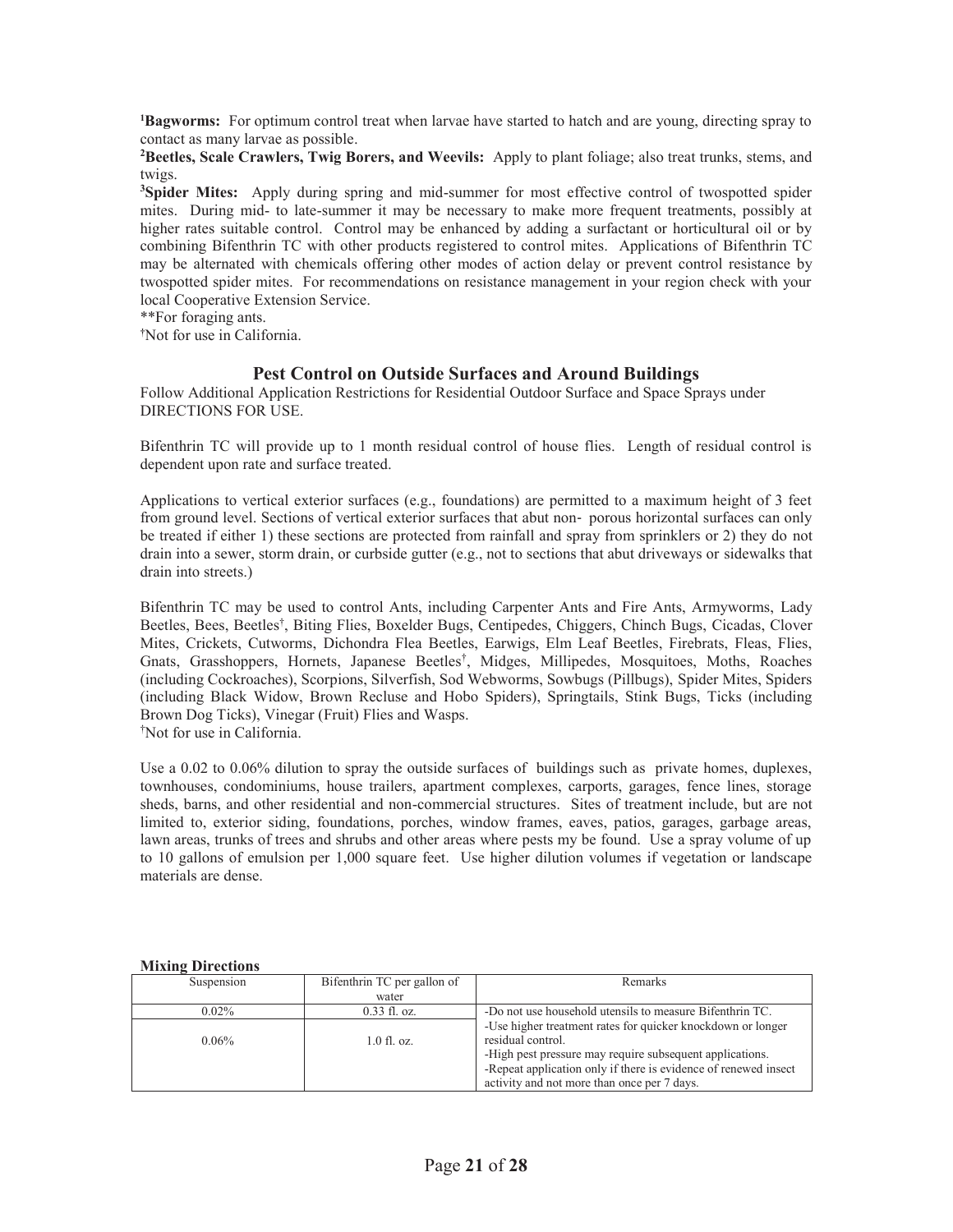Perimeter Treatment: Treat a band of soil and vegetation 6 to 10 feet wide around and next to the structure and the foundation of the structure to a height of 2 to 3 feet. Use 0.33 to 1.0 fluid oz. of Bifenthrin TC per 1,000 square feet in enough water to provide sufficient coverage (refer to Perimeter Application Dilution Chart).

#### **Broadcast Treatment of Wood for the Control of Wood-infesting Insects and Nuisance Pests Outside of Structures**

Apply a 0.06% dilution with a fan spray using a maximum pressure of 25 psi. Treatment should be made to thoroughly and uniformly cover the surface but limit excess runoff.

For sections of foundation that abut non-porous horizontal surfaces, the treated areas must be protected from rainfall and spray from sprinklers or they do not drain into a sewer, storm drain, or curbside gutter (e.g. not to sections that abut driveways or sidewalks that drain into streets.)

| <b>Application</b><br>Volume:<br><b>Gallons Per</b> | <b>Application Rate:</b><br><b>Fluid Ounces Per</b> | Fluid Ounces* of Bifenthrin TC Diluted to these Volumes of<br><b>Finished Spray</b> |           |            |             |
|-----------------------------------------------------|-----------------------------------------------------|-------------------------------------------------------------------------------------|-----------|------------|-------------|
| 1000 sq. ft.                                        | 1000 sq. ft.                                        | 1 gallon                                                                            | 5 gallons | 10 gallons | 100 gallons |
|                                                     | 0.33                                                | 0.33                                                                                | 1.67      | 3.33       | 33.3        |
| 1                                                   | 0.5                                                 | 0.5                                                                                 | 2.5       | 5.0        | 50.0        |
|                                                     | 0.67                                                | 0.67                                                                                | 3.33      | 6.67       | 66.7        |
| 1                                                   | 0.75                                                | 0.75                                                                                | 3.75      | 7.5        | 75.0        |
| $\mathbf{1}$                                        | 1.0                                                 | 1.0                                                                                 | 5.0       | 10.0       | 100.0       |
| $\overline{2}$                                      | 0.33                                                | 0.17                                                                                | 0.83      | 1.65       | 16.5        |
| $\frac{2}{2}$                                       | 0.5                                                 | 0.25                                                                                | 1.25      | 2.5        | 25.0        |
|                                                     | 0.67                                                | 0.33                                                                                | 1.67      | 3.35       | 33.5        |
| $\overline{c}$                                      | 0.75                                                | 0.38                                                                                | 1.88      | 3.75       | 37.5        |
| $\overline{c}$                                      | 1.0                                                 | 0.5                                                                                 | 2.5       | 5.0        | 50.0        |
| $\overline{\overline{3}}$                           | 0.33                                                | 0.11                                                                                | 0.55      | 1.10       | 11.0        |
| $\mathfrak{Z}$                                      | 0.5                                                 | 0.17                                                                                | 0.83      | 1.67       | 16.7        |
| $\overline{3}$                                      | 0.67                                                | 0.22                                                                                | 1.11      | 2.23       | 22.3        |
| $\overline{\mathbf{3}}$                             | 0.75                                                | 0.25                                                                                | 1.25      | 2.5        | 25.0        |
| $\overline{3}$                                      | 1.0                                                 | 0.33                                                                                | 1.67      | 3.33       | 33.3        |
| $\overline{4}$                                      | 0.33                                                | $\overline{\phantom{0}}$                                                            | 0.41      | 0.83       | 8.3         |
| $\overline{\mathcal{L}}$                            | 0.5                                                 | 0.13                                                                                | 0.63      | 1.25       | 12.5        |
| 4                                                   | 0.67                                                | 0.17                                                                                | 0.84      | 1.67       | 16.7        |
| $\overline{4}$                                      | 0.75                                                | 0.19                                                                                | 0.94      | 1.88       | 18.8        |
| $\overline{4}$                                      | 1.0                                                 | 0.25                                                                                | 1.25      | 2.5        | 25.0        |
| $\overline{5}$                                      | 0.33                                                | $\sim$                                                                              | 0.33      | 0.67       | 6.7         |
| 5                                                   | 0.5                                                 | 0.1                                                                                 | 0.5       | $1.0\,$    | 10.0        |
| 5                                                   | 0.67                                                | 0.13                                                                                | 0.67      | 1.33       | 13.3        |
| 5                                                   | 0.75                                                | 0.15                                                                                | 0.75      | 1.5        | 15.0        |
| 5                                                   | 1.0                                                 | 0.2                                                                                 | 1.0       | 2.0        | 20.0        |
| 10                                                  | 0.33                                                | $\overline{\phantom{0}}$                                                            | 0.17      | 0.33       | 3.3         |
| 10                                                  | 0.5                                                 |                                                                                     | 0.25      | 0.5        | 5.0         |
| 10                                                  | 0.67                                                |                                                                                     | 0.33      | 0.67       | 6.7         |
| 10                                                  | 0.75                                                |                                                                                     | 0.38      | 0.75       | 7.5         |
| 10                                                  | $1.0\,$                                             | 0.1                                                                                 | 0.5       | 1.0        | 10.0        |

**Bifenthrin TC Perimeter Application Dilution Chart** 

\*To convert to milliliters, multiply by 29.57

1 fluid oz. =  $29.57$  ml = 2 tablespoons = 6 teaspoons

**Do not use household utensils to measure Bifenthrin TC.** 

**Fire Ants and Fire Ant Mounds Outdoors:** Control is optimized by combining broadcast applications that will control foraging workers and newly mated fly-in queens with mound drenches that will control existing colonies. If the soil is dry, then it is important to irrigate before application or use a high volume application. Apply broadcast treatments at 0.6 to 1 fluid oz. per 1,000 square feet. Use enough finished volume to penetrate thatch or sod. Treat mounds by applying 1 oz Bifenthrin TC per mound in 1 to 2 gallons water by sprinkling the mound until it is wet and treat 3 feet out around the mound. Use the higher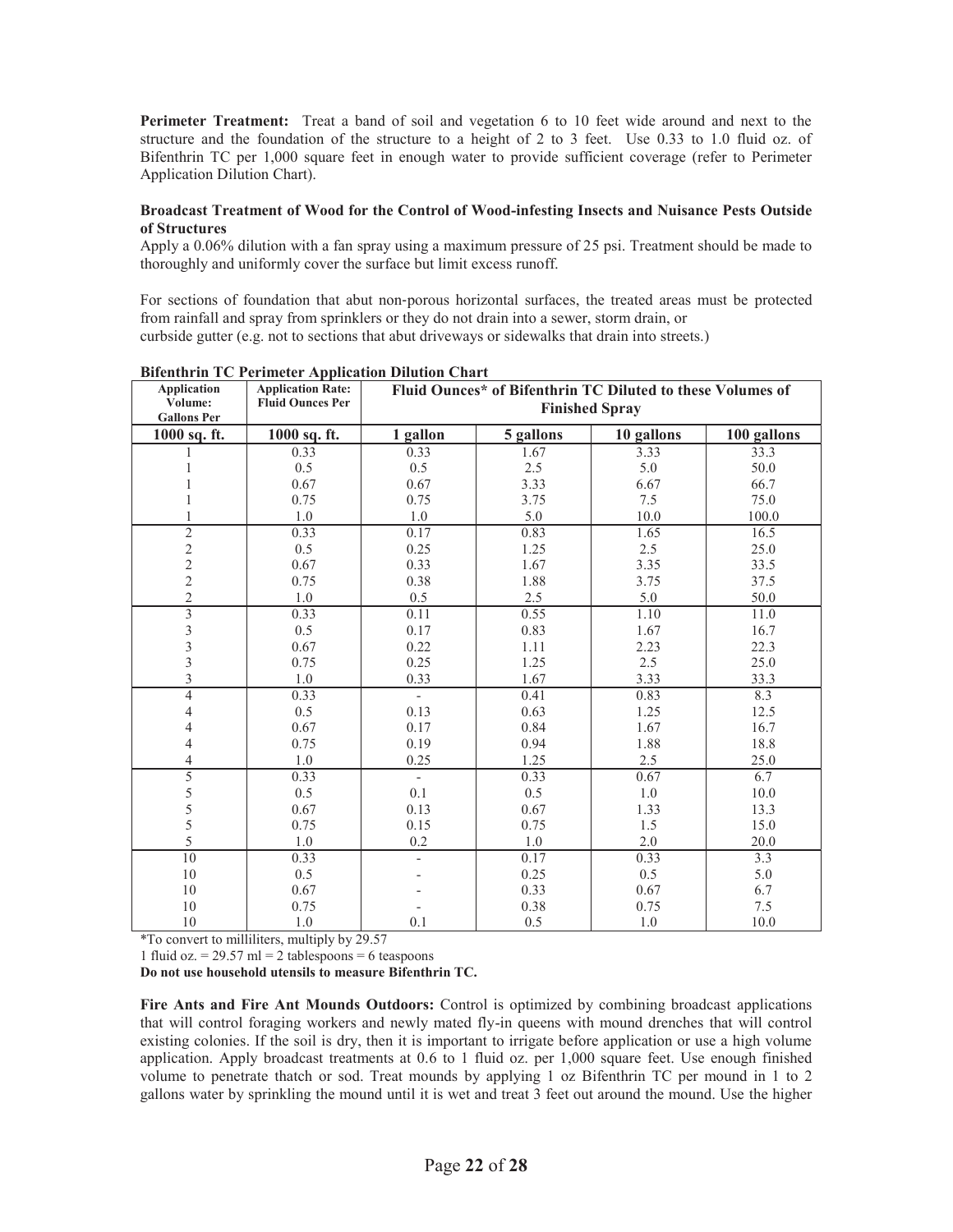volume for mounds larger than 12. Treat mounds with sufficient force to break their apex and allow the insecticide solution to flow into the ant tunnels. For best results, apply in cool weather (65 - 80°F) or in early morning or late evening hours.

## **Mosquito Control**

To control adult mosquitoes outdoors on residential, institutional, public, commercial and industrial buildings, and lawns, ornamentals, parks, recreational areas and athletic fields.

Apply Bifenthrin TC for mosquito control at an application rate of 0.33 to 1.0 fluid oz. Bifenthrin TC per gallon of water (0.07 to 0.22 lbs Bifenthrin/acre), and apply at the rate of one gallon of dilution per 1,000 square feet as a general spray (refer to the Bifenthrin TC Dilution Chart). Use the high rate for residual control of mosquitoes. Use this product for control of mosquitoes that may potentially transmit malaria, and arboviruses (West Nile Fever, dengue fever, Eastern equine encephalitis, and St. Louis encephalitis.)

Apply as a residual spray to outside spray to outside surfaces of buildings including but not limited to, exterior siding, foundations, porches, window frames, eaves, patios, garages, refuse dumps, lawns such as grass areas adjacent to or along private homes, duplexes, townhouses, condominiums, house trailers, apartment complexes, carports, fence lines, storage sheds, barns, and other commercial, residential and non commercial structures, soil, trunk of woody ornamentals, trees, shrubs, ground cover, bedding plants, foliage plants, flowers, non-bearing fruit and nut trees, urban areas, parks, campsites, athletic fields, playgrounds, recreational and overgrown waste areas, roadsides and other areas where mosquitoes are found. May also be applied to non-bearing crops or perennial crops that will not produce harvestable raw agricultural commodities during the season of application.

Use the high rate for heavy pest infestation, quicker knockdown, or longer residual control. Retreatment may be necessary to achieve and/or maintain control during periods of high pest pressure, or if there are signs of renewed insect activity. For the lower use rates, repeat application must be limited to no more than once per seven days. For the high use rate of 1.0 fluid oz. Bifenthrin TC per gallon of water, do not apply more than once per four weeks.

Apply with hand-held and back pack sprayers or mist blowers, ground sprayers, power sprayers, truck mounted hydraulic sprayers or mist blowers. Do not apply by air or with hand held or truck mounted cold aerosol ULV sprayers and thermal fogging devices. For best results apply when the mosquitoes are most active. Application during the cooler hours of the night or early mornings ir recommended.

Do not apply more than 1.0 fluid oz. of Bifenthrin TC per 1,000 square feet (equivalent to 0.22 lbs. Bifenthrin/acre) per application.

Do not apply when wind speed exceeds 10 MPH.

## **Other Pest Control Applications**

#### **Controlling Ants Indoors and Outdoors**

**Pest Ants Indoors:** Apply to ant nests for best results. Apply a dilution of 0.5 to 1.0 fl. oz. of Bifenthrin TC per gallon of water at the rate of one gallon of dilution per 1000 square feet to places where ants have been seen or are believed to forage as a general surface, spot or crack and crevice treatment. Some of these areas include baseboards, cracks and crevices, in and behind cabinets, under and behind dishwashers, furnaces, refrigerators, sinks and stoves, around pipes, and in corners. Pay close attention when treating entry points into the home or around windows and doors. When combining liquid Bifenthrin TC treatments with bait treatments, use Bifenthrin TC as instructed above and apply baits in those areas where Bifenthrin TC has not been applied.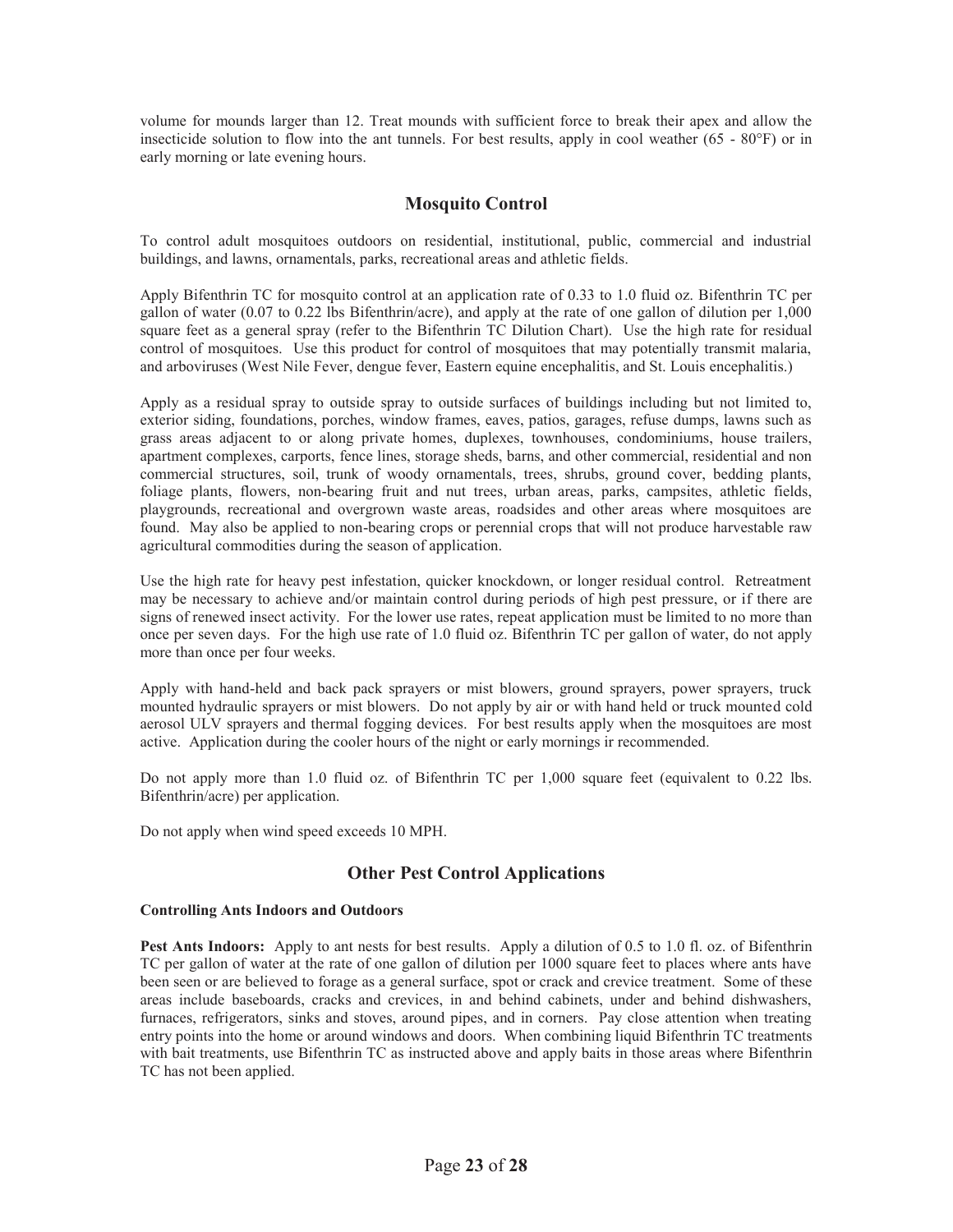**Pest Ants Outdoors:** Apply to ant nests for best results. Treat ant trails, around windows and doors, and other places where ants have been seen or are likely to forage. As stated in the "Pest Control on Outside Surfaces and Around Buildings" section, treat using a low or high volume perimeter treatment depending on density of vegetation and landscaping materials. When treating concrete surfaces, more frequent treatments, higher dilutions and/or application volumes may be needed for ant control. The following procedures must be followed to help achieve maximum control of the pest:Dilute 0.5 to 1.0 fl. oz. of Bifenthrin TC per gallon of water and applying at a rate of up to 10 gallons of dilution per 1,000 square feet for maximum residual control.

- 1. Vegetation and porous surfaces should be treated with high volume applications using dilutions that are calculated to deliver 0.5 to 1.0 fluid oz. of Bifenthrin TC per 1,000 square feet (refer to the Ornamental and Perimeter Application Dilution Charts).
- 2. Treat non-porous surfaces with low volume applications using 0.5 to 1.0 fluid oz. of Bifenthrin TC per gallon of water and applying this dilution at the rate of one gallon per 1,000 square feet.

**Carpenter Ants Indoors:** Treat areas where carpenter ants are seen or are predicted to forage, such as, baseboards, in and behind cabinets, under and behind dishwashers, furnaces, refrigerators, sinks, and stoves, around pipes, cracks and crevices, and in corners by diluting 0.5 to 1.0 fluid oz. of Bifenthrin TC per gallon of water and applying at the rate of one gallon of dilution per 1,000 square feet as a general surface, crack and crevice, spot and/or foam application. Spray or foam into cracks and crevices or drill holes and spray, mist or foam into voids and galleries where carpenter ants or their nests are present. When combining liquid Bifenthrin TC treatments with bait treatments, use Bifenthrin TC as instructed above and apply baits in those areas where Bifenthrin TC has not been applied.

**Carpenter Ants Outdoors:** Treat carpenter ant nests for best results. Treat areas where carpenter ants are seen or are believed to forage, such as ant trails, and around doors and windows. As stated in the "Pest Control on Outside Surfaces and Around Buildings" section, treat using a low or high volume perimeter treatment. When treating concrete surfaces, more frequent treatments, higher dilutions and/or application volumes may be needed for carpenter ant control. The following procedures must be followed to help achieve maximum control of the pest:

- 1. Dilute 0.5 to 1.0 fl. oz. of Bifenthrin TC per gallon of water and apply at a rate of up to 10 gallons of dilution per 1,000 square feet to obtain residual control.
- 2. Vegetation and porous surfaces should be treated with high volume applications using dilutions that are calculated to deliver 0.5 to 1.0 fluid oz. of Bifenthrin TC per 1,000 square feet (refer to the Ornamental and Perimeter Application Dilution Charts).
- 3. Treat non-porous surfaces with low volume applications using 0.5 to 1.0 fluid oz. of Bifenthrin TC per gallon of water and applying this dilution at the rate of one gallon per 1,000 square feet.
- 4. Use 0.5 to 1.0 fl. oz. of Bifenthrin TC per gallon of water on tree trunks with carpenter ant trails or evidence of foraging. Apply to the bark, completely wetting it from the bottom of the tree to the highest possible point on the trunk.

To control carpenter ants inside deck materials, fencing, trees, utility poles or other structural elements, drill to find the inside infested cavity and inject or foam a 0.06% dilution (1.0 fl. oz. of Bifenthrin TC per gallon of water) into the cavity with adequate volume and a proper treatment tool with a splash-back guard. Where there are ants tunneling below the surfaces, dilute 0.5 to 1.0 fl. oz. of Bifenthrin TC per gallon of water and applying as a drench or foam at intervals of 8 to 12 inches. A uniform barrier should be established where there are ants tunneling below surfaces such as, at the edges of walls, driveways or other hard surfaces.

Use a sprinkling can or a hose-end sprayer to distribute a coarse drenching spray, apply a 0.06% dilution to stored lumber and wood piles. This wood may be used for lumber or may be burned after 30 days. Do not use this method of application in structures.

Diluting 1.0 fluid oz. of Bifenthrin TC per gallon of water and applying to the soil below where the firewood will be stacked at the rate of one gallon of dilution per 8 square feet will protect the wood from carpenter ants.

DO NOT treat firewood with this product.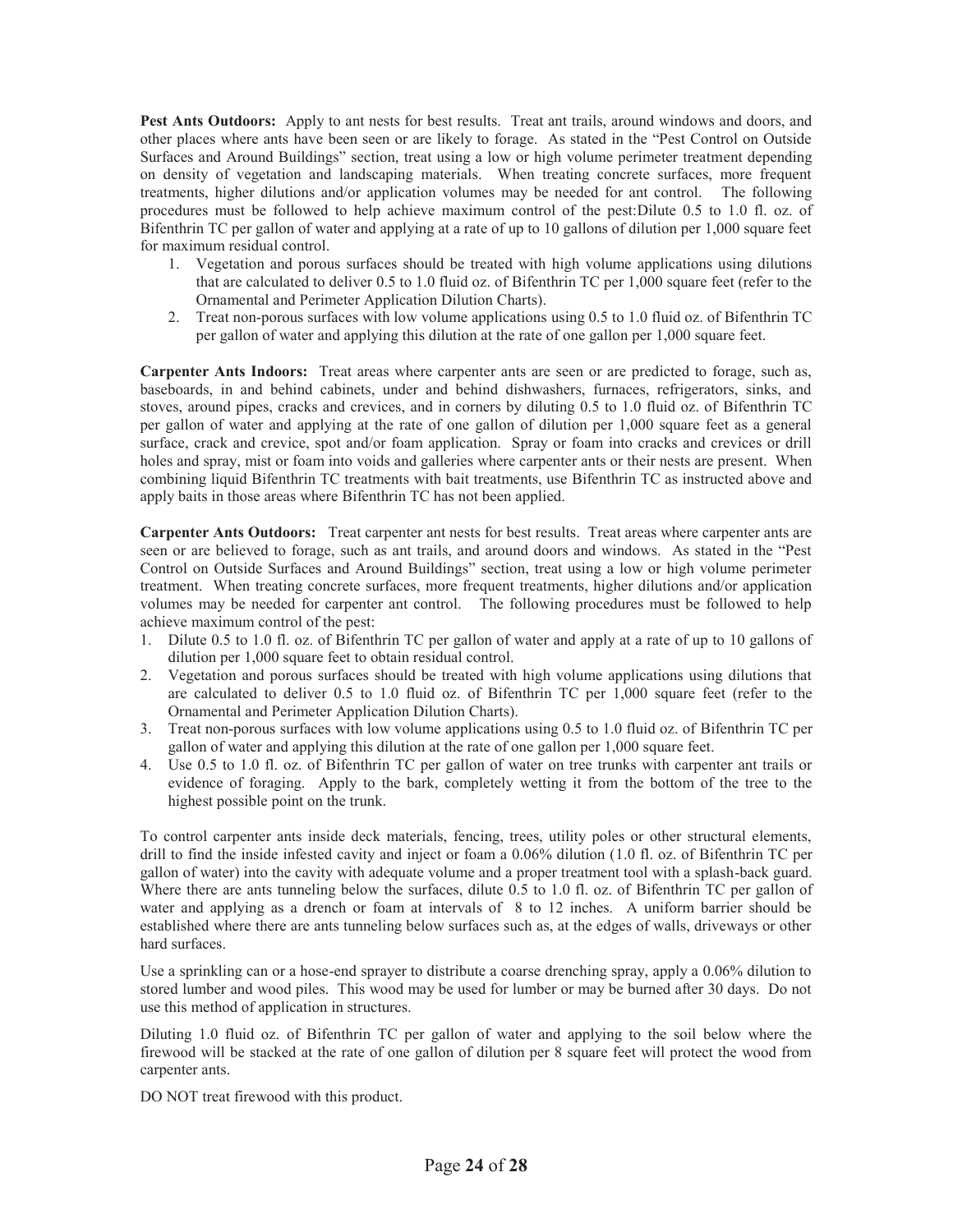#### **Controlling Termites (Above Ground Only)**

The treatment methods that are expressed below are intended to kill termite workers or winged reproductives present at the time of application. These methods should supplement, not substitute for, mechanical alteration, soil treatment or foundation treatment.

Controlling winged reproductive termites and exposed workers in localized areas may be accomplished by diluting 1.0 fl. oz. of Bifenthrin TC per gallon of water and applying the dilution at the rate of one gallon per 1000 square feet to crawl spaces, unfinished basements, attics, and other crawl spaces as a course fan spray. Both swarming termites and the areas where they gather should be treated.

Controlling above-ground termites in localized areas of infested wood may be accomplished by diluting 1.0 fl. oz. of Bifenthrin TC per gallon of water and applying as a foam or a liquid to voids and galleries in wood that is damaged in addition to spaces between wooden structural members and between the foundation and sill plate where the wood is at risk of to attack. Drilling and then injecting the foam or dilution into damaged wood or wall voids with an appropriate directional injector will help reach those areas that are not easy to access. After treatment is completed, securely plug the holes that are in regularly occupied areas in the construction elements.

Controlling termite carton nests in building voids can be accomplished by diluting 1.0 fl. oz. of Bifenthrin TC per gallon of water and applying as a foam or a liquid using a pointed projection tool. To obtain control, various depths of injection and numerous injection points may be needed. After treatment is complete and when feasible, remove the carton nest material from the building void.

#### **Pests Under Slabs**

To control infestations of Arthropods (e.g., ants, cockroaches, and scorpions) that live beneath the slab area, drill or horizontally rod and inject 1 gallon of a 0.06% to 0.12% dilution per 10 square feet or 2 gallons of dilution per 10 linear feet

#### **Posts, Poles, and Other Constructions**

Around wooden constructions (signs, fences, and landscape ornamentation) an insecticidal barrier can be established by treating with a 0.06% dilution. Sub-surface injection and gravity-flow through holes in the bottom of the trench, are two treatment methods that can be used on poles and posts that have already been installed. Establishing a complete chemical zone around the pole can be accomplished by treating on all sides. For poles and posts that are fewer than 6 inches in diameter use 1 gallon of dilution per foot of depth and 1.5 gallons for larger poles, applying under the wood to a depth of 6 inches. 4 gallons per 10 linear feet per foot of depth should be used for larger constructions.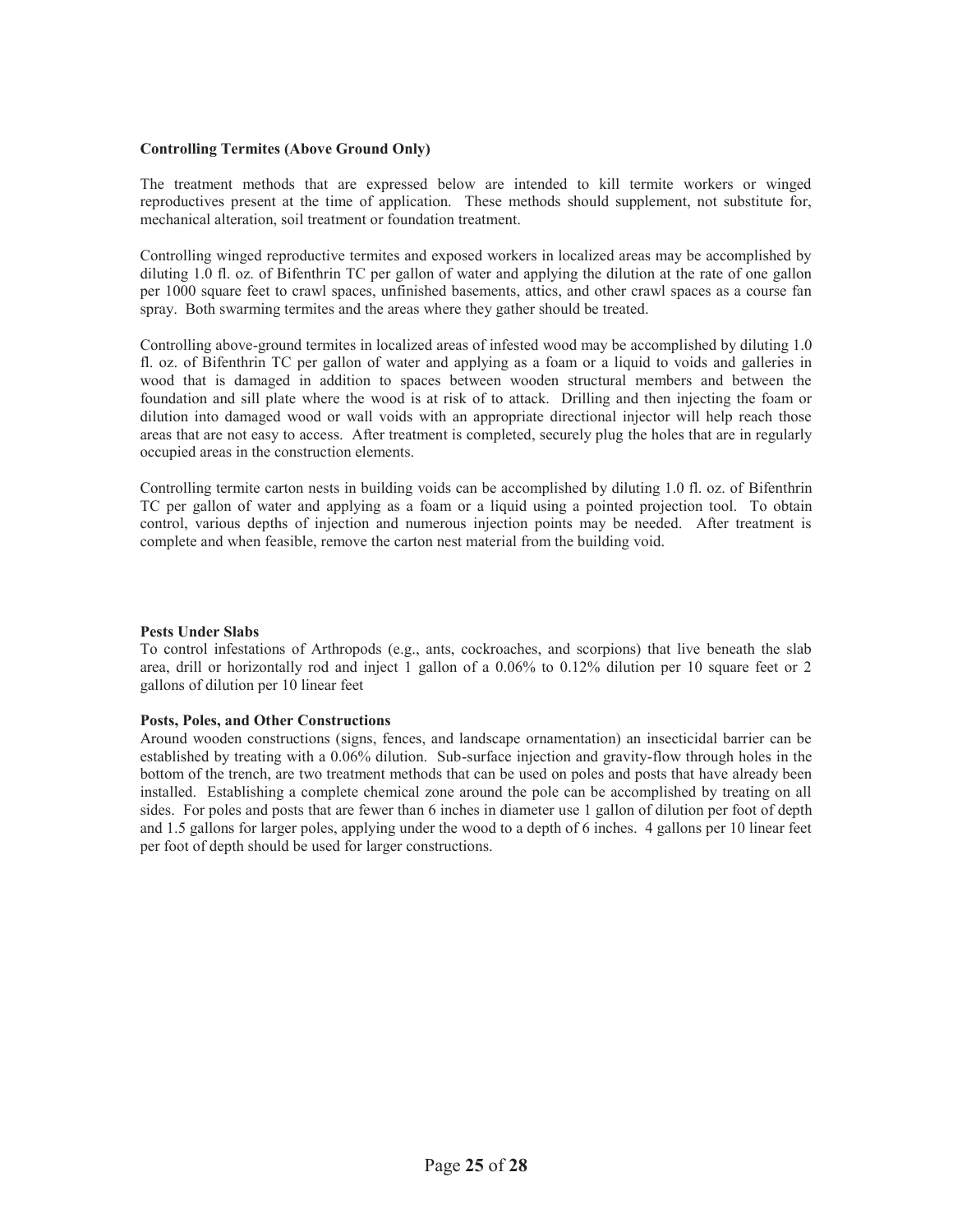| <b>Insects</b>                | <b>Application Rate</b>         | <b>Remarks</b>                      |
|-------------------------------|---------------------------------|-------------------------------------|
| Termites                      | Apply a 0.06% dilution to voids | -Can be applied as a paint or fan   |
| Ants                          | and galleries in damaged wood   | spray.                              |
| Carpenter Ants                | and in spaces between wooden    | -Place plastic sheeting under       |
| Wood-infesting beetles        | members of a structure and      | overhead areas that are spot        |
| (including but not limited to | between wood and foundations    | treated except for soil surfaces in |
| Old House Borer & Powder      | where wood is at risk.          | crawl spaces.                       |
| Post)                         |                                 | -Areas to which access is difficult |
|                               |                                 | can be treated by drilling, and     |
|                               |                                 | then injecting dilution with a      |
|                               |                                 | crack and crevice injector into the |
|                               |                                 | damaged wood or void spaces.        |
|                               |                                 | (Not intended as a replacement      |
|                               |                                 | for soil treatment, mechanical      |
|                               |                                 | alteration or fumigation to control |
|                               |                                 | widespread infestation of wood-     |
|                               |                                 | infesting insects.                  |

| Control of Wood-Infesting Insects in Wood (Localized Areas in Structures) |  |
|---------------------------------------------------------------------------|--|
|                                                                           |  |

#### **Control of Wood-Infesting Insects and Nuisance Pests (**Outside of Structures)

In order to control wood-infesting insects active inside trees, utility poles and/or fences, a 0.06% dilution should be injected into the infested cavity, which can be found by drilling into the wood. If treating nuisance pests on the exterior of the structure, use a fan spray at a maximum pressure of 25 p.s.i. and apply up to the point of runoff. To control Bees, Wasps, Hornets, and Yellow-Jackets, direct the spray at nest openings in the ground, bushes, and in cracks and crevices, where the insects may nest. Saturate the openings and contact as many insects as possible.

**Underground Services** (e.g. cables, conduits, pipes, utility lines, wires, etc.) may be in right-of-ways, inside of structures or to guard long range (miles) of installations of services.

Treat the soil using a 0.06 to 0.12% Bifenthrin TC dilution to prevent and control termite and ant infestations.

Treat the bottom of the trench with 2 gallons of dilution per 10 linear feet and let it soak into the soil. Place the services on the treated soil and cover with about 2 inches of fill soil. Apply another 2 gallons per 10 linear feet over the fill soil to complete the chemical barrier. Only threat the soil in the area near the services in wide trenches, but ensure a continuous barrier of treated soil surrounding the services.

In the event that the soil will not accept the volume stated above, 1 gallon of 0.12% Bifenthrin TC may be applied per 10 linear feet of trench over the soil that covers the services and to the base of the trench.

Fill the remainder of the trench with the treated fill soil. Where each service sticks out of the ground, the soil may be treated by trenching/rodding no more than 1 to 2 gallons of dilution into the soil.

**RESTRICTIONS:** Do not treat electrically active underground services.

## **STORAGE AND DISPOSAL**

Do not contaminate water, food or feed by storage or disposal.

**STORAGE AND SPILL PROCEDURES:** Store upright at room temperature. Avoid exposure to extreme temperatures. In case of spillage or leakages, soak up with an absorbent material such as sand, sawdust, earth, Fuller's earth, etc. Dispose of with chemical waste.

**PESTICIDE DISPOSAl:** Pesticide, spray mixture or rinse water that cannot be used according to label instructions must be disposed of at or by an approved waste disposal facility. **CONTAINER HANDLING:**

Page **26** of **28**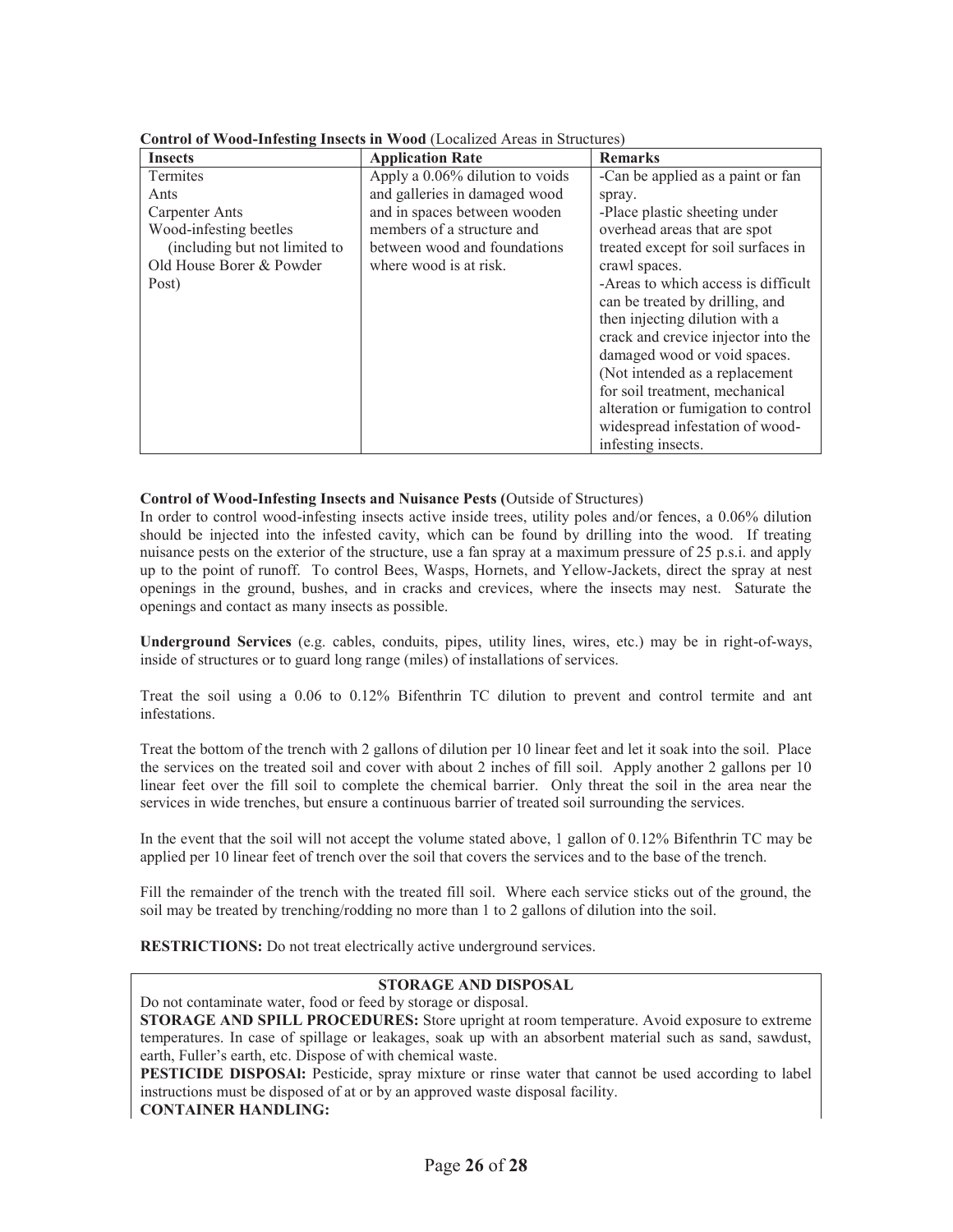**For Containers equal to or less than 5 Gallons:** Nonrefillable container. Do Not reuse or refill this container. Clean container promptly after emptying. Triple rinse as follows: Empty the remaining contents into application equipment or a mix tank and drain for 10 seconds after the flow begins to drip. Fill the container ¼ full with water and recap. Shake for 10 seconds. Pour rinsate into application equipment or a mix tank or store rinsate for later use or disposal. Drain for 10 seconds after the flow begins to drip. Repeat this procedure two more times. Offer for recycling if available. If recycling is not available, puncture or dispose of in a sanitary landfill.

**For Containers greater than 5 Gallons***:* Nonrefillable container. Do not reuse or refill this container. Clean container promptly after emptying. Triple rinse as follows: Empty the remaining contents into application equipment or a mix tank. Fill the container 1/4 full with water. Replace and tighten closures. Tip container on its side and roll it back and forth, ensuring at least one complete revolution, for 30 seconds. Stand the container on its end and tip it back and forth several times. Turn the container over onto its other end and tip it back and forth several times. Empty the rinsate into application equipment or a mix tank or store rinsate for later use or disposal. Repeat this procedure two more times. Offer for recycling if available. If recycling is not available, puncture or dispose of in a sanitary landfill.

**For Bulk containers: (Refillable Container***)* Refill this container with pesticides only. Do not reuse this container for any other purpose*.* Cleaning the container before final disposal is the responsibility of the person disposing of the container. Cleaning before refilling is the responsibility of the re-filler.To clean the container before final disposal, empty the remaining contents from this container into application equipment or mix tank. Fill the container about 10 percent full with water. Agitate vigorously or recirculate water with the pump for 2 minutes. Pour or pump rinsate into application equipment or rinsate collection system. Repeat this procedure two more times.

## **LIMITATION OF WARRANTY AND LIABILITY**

Read the entire direction for use, conditions of warranties and limitations of liability before using this product. If terms are not acceptable, return the unopened product container at once. By using this product, user or buyer accepts the following **CONDITIONS, DISCLAIMER OF WARRANTIES,** and **LIMITATIONS OF LIABILITY.** 

**CONDITIONS:** The directions for use of this product are believed to be adequate and must be followed carefully. However, it is impossible to eliminate all risk associated with the use of this product. Crop injury, ineffectiveness or other unintended consequences may result because of such factors as weather conditions, presence of other materials, or the manner of use or application, all of which are beyond the control of Control Solutions, Inc. All such risks shall be assumed by the user or buyer.

**DISCLAIMER OF WARRANTIES:** To the extent consistent with applicable law, Control Solutions, Inc. makes no other warranties, express or implied, of merchantability or of fitness for a particular purpose or otherwise, that extend beyond the statements made on this label. No agent of Control Solutions, Inc. is authorized to make any warranties beyond those contained herein or to modify the warranties contained herein. To the extent consistent with applicable law, Control Solutions, Inc. disclaims any liability whatsoever for special, incidental or consequential damages resulting from the use or handling of this product.

**LIMITATIONS OF LIABILITY:** To the extent consistent with applicable law, the exclusive remedy of the user or buyer for any and all losses, injuries or damages resulting from the use or handling of this product, whether in contract, warranty, tort, negligence, strict liability or otherwise, shall not exceed the purchase price paid or at Control Solutions, Inc election, the replacement of product.

> Control Solutions, Inc. 5903 Genoa-Red Bluff Pasadena, TX 77507-1041

Micro-injector is a registered trademark of Whitmire Micro-Gen Research Laboratories Actisol is a registered trademark of Roussel-Uclaf